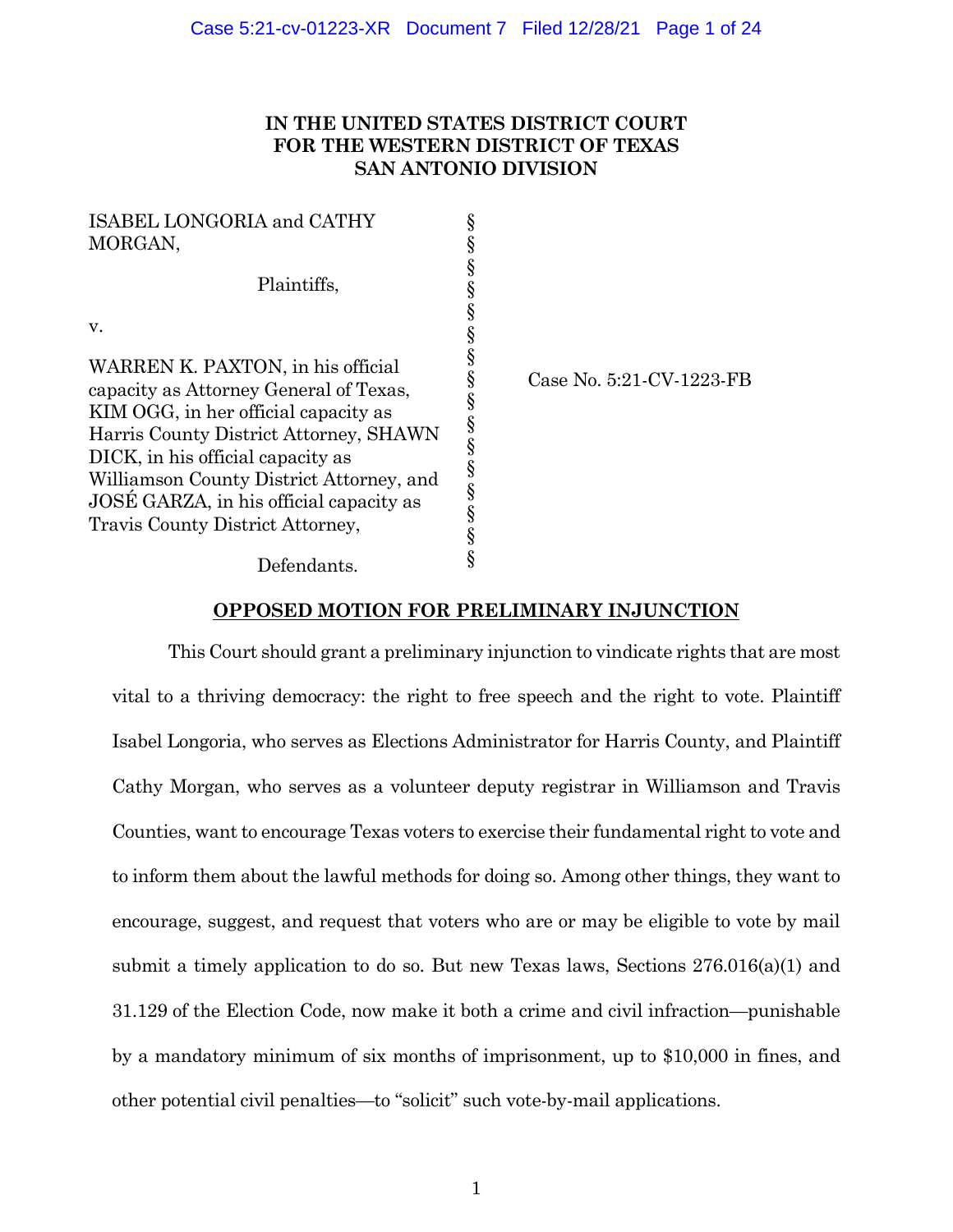## Case 5:21-cv-01223-XR Document 7 Filed 12/28/21 Page 2 of 24

Section 276.016(a)(1) and Section 31.129, as applied to violations of Section 276.016(a)(1), collide with the First Amendment because Section 276.016(a)(1) is a content- and viewpoint-based restriction on speech, as its application turns on the topic being discussed and the viewpoint expressed by the speaker. Specifically, it prevents Longoria and Morgan from discussing applications to vote by mail in their official capacity if they are soliciting (*i.e.*, among other things, eliciting, requesting, promoting, directing, or encouraging) a person to apply for a mail-in ballot. But it does not prevent expressing the opposite viewpoint and discouraging an eligible voter from requesting an application to vote by mail. Such a one-sided restriction on speech is *per se* unconstitutional. *Iancu v. Brunetti*, 139 S. Ct. 2294, 2299 (2019). At a minimum, as a content-based restriction, Section 276.016(a)(1) triggers strict scrutiny, which the State cannot satisfy. The law is not narrowly tailored to any legitimate, much less compelling, government interest. There is no legitimate purpose in suppressing speech in order to suppress the lawful exercise of the right to vote.

Sections 276.016(a)(1) and 31.129 apply now, in the weeks and months leading up to the primary election on March 1, 2022. Voters may request applications to vote by mail beginning on January 1, 2022, and must do so by February 18, 2022. Plaintiffs therefore already have and will continue to suffer irreparable harm, and they accordingly request a preliminary injunction by no later than February 14, 2022, to prevent enforcement of Sections 276.016(a)(1) and 31.129.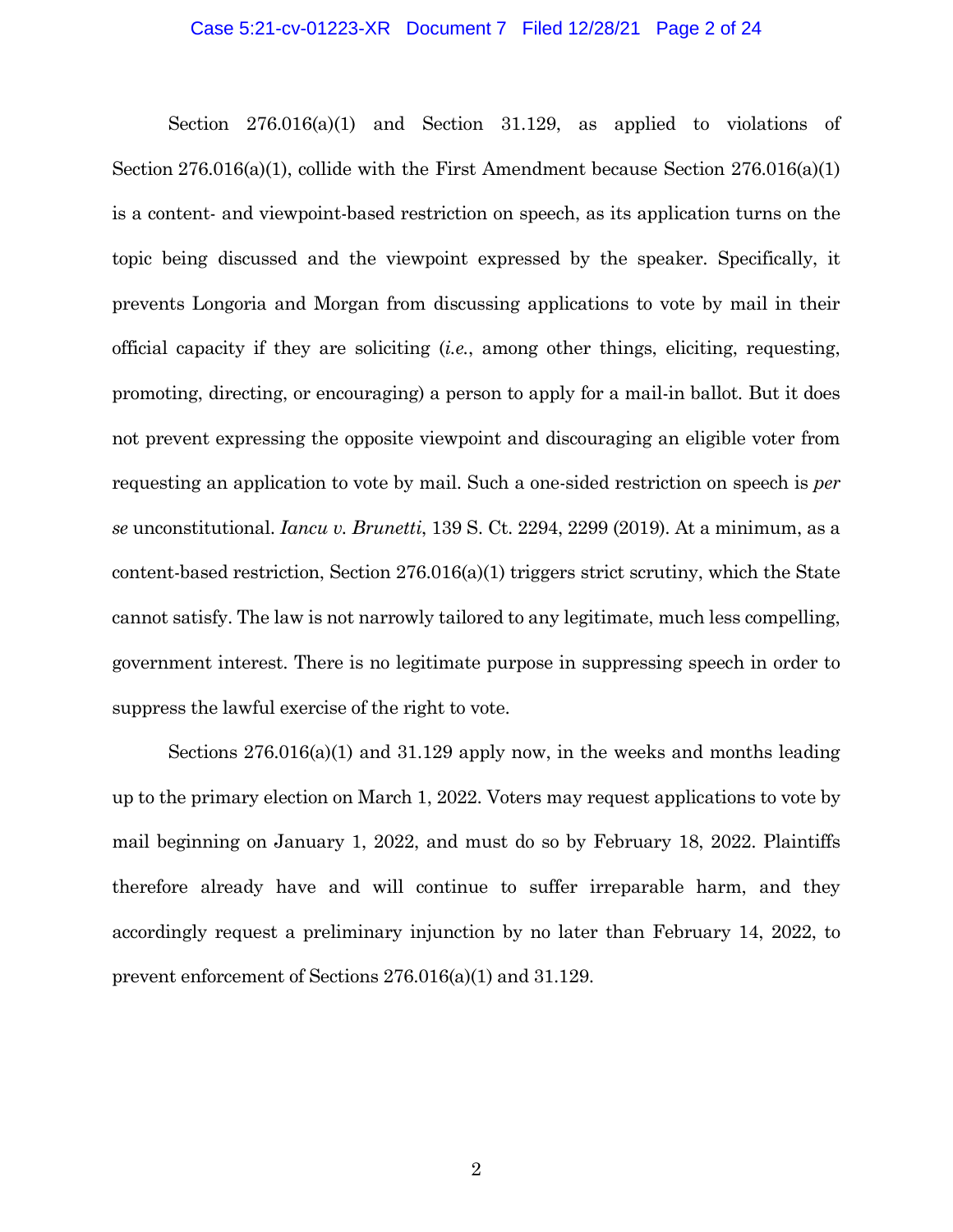#### **STATEMENT OF FACTS**

## **A. Relevant Texas election law**

Texas conducts elections in its 254 counties and more than 1,200 cities pursuant to the Texas Election Code. The county tax assessor-collector and county clerk manage voter registration and election administration, respectively, by default under the Elections Code. *See, e.g.*, TEX. ELEC. CODE §§ 12.001, 67.007, 83.002. The Election Code, however, alternatively permits counties to appoint a "county elections administrator" and to transfer all voter registration and election administration duties to that individual. *Id.* §§ 31.031, 31.043.

To that end, in November 2020, Harris County established the office of the Harris County Elections Administrator. Plaintiff Isabel Longoria was appointed to that position by the Harris County Election Commission. *See id.* § 31.037. As Elections Administrator, Longoria is responsible for carrying out statutory functions outlined by state and federal law, including overseeing the conduct of elections, providing information concerning early voting to individual voters, and distributing official applications to vote by mail to eligible voters. *See, e.g.*, *id.* §§ 31.043–31.045, 83.002, 85.007. To the extent she has an employer, Longoria is a public employee of the county, not the State. *See Krier v. Navarro*, 952 S.W.2d 25, 29 (Tex. App.—San Antonio 1997, pet. denied) (elections administrator is an "agent or employee of the county"). As a result, Longoria is subject to certain forms of discipline and/or termination only upon action by the Harris County Elections Commission, which may remove her for good cause and with approval by a majority vote of the Harris County Commissioners Court. *See* TEX. ELEC. CODE § 31.037. In this way, the Election Code "shield[s] the position of elections administrator from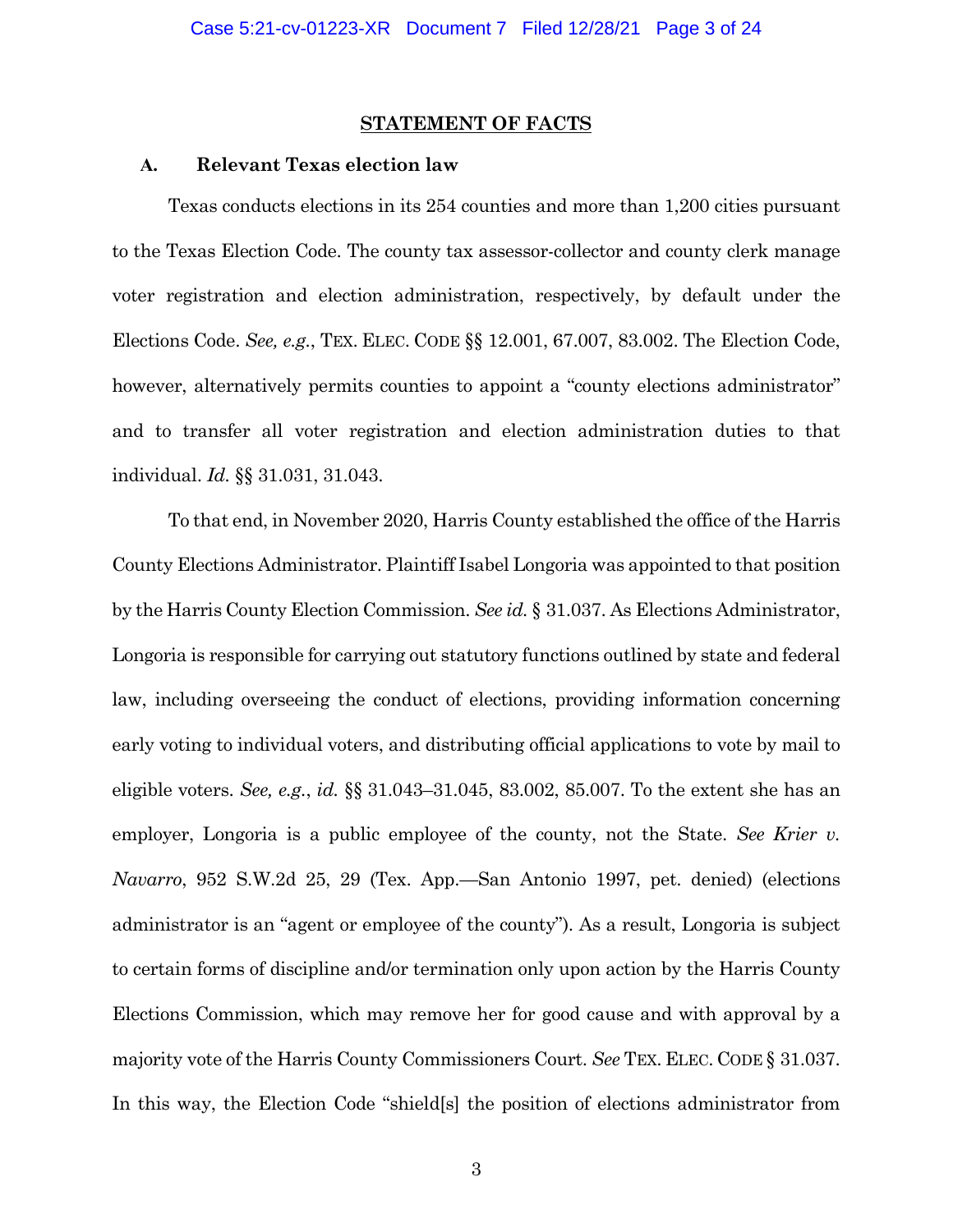## Case 5:21-cv-01223-XR Document 7 Filed 12/28/21 Page 4 of 24

removal except upon compliance with the statutory safeguards established in the Election Code." *Krier*, 952 S.W.2d at 30.

Counties may also appoint volunteer deputy registrars (each, a "VDR") to encourage and facilitate voter registration. *See* TEX. ELEC. CODE §§ 13.031, 13.033, 13.041. Plaintiff Cathy Morgan is among the thousands of individuals across Texas appointed to serve as a VDR.

Beyond in-person voting at designated polling locations, Texas law provides for early voting by mail in certain circumstances. For example, any voter who is at least 65 years old, sick or disabled, confined due to childbirth, out of the country on election day, or, in certain cases, confined in jail is eligible for early voting by mail. *Id.* §§ 82.001– 82.008. So long as such voters timely request applications to vote by mail, the elections administrator or county clerk "shall" provide an application and, if the applicant is deemed eligible, a mail-in ballot. *Id.* §§ 84.001, 84.012, 86.001(b). Millions of Texans are eligible and entitled to vote by mail, and approximately 980,000 did so in the 2020 presidential election. *See* United States Election Assistance Commission, *Election Administration and Voting Survey 2020 Comprehensive Report* at 34 (Aug. 16, 2021), available at https://www.eac.gov/sites/default/files/document\_library/files/2020\_EAVS\_ Report\_Final\_508c.pdf.

Texas does not maintain a permanent list of voters eligible to vote by mail. Instead, many voters must apply to vote by mail at least annually, beginning on the first day of the calendar year and at least eleven days before an election. TEX. ELEC. CODE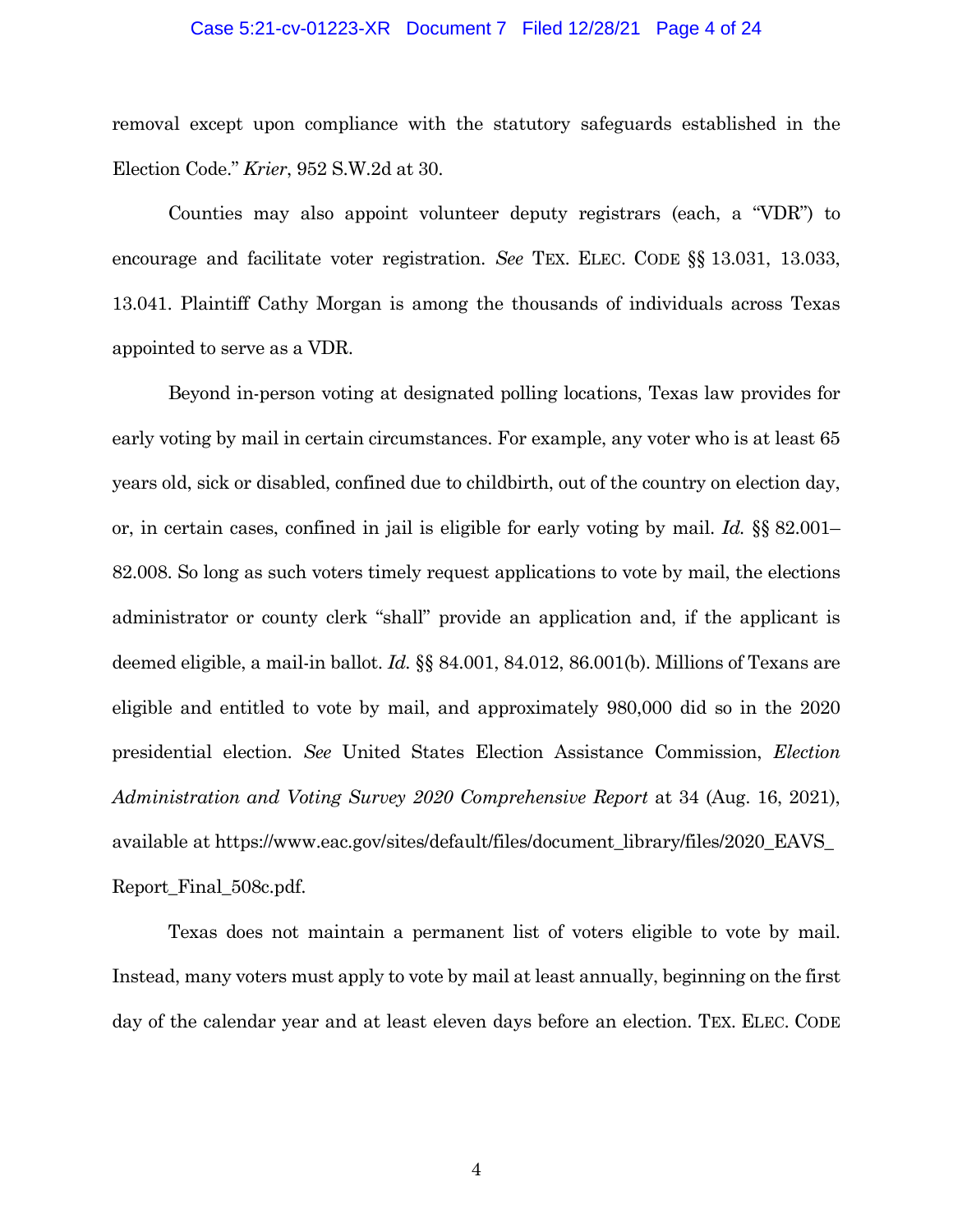## Case 5:21-cv-01223-XR Document 7 Filed 12/28/21 Page 5 of 24

§§ 86.0015 (a), (b-1). To vote by mail in the primary on March 1, 2022, voters must return a mail ballot application between January 1 and February 18, 2022. *Id.* § 86.0015(b-1).

# **B. Sections 276.016(a)(1) and 31.129 impose criminal and civil liability for speech encouraging eligible or potentially eligible voters to exercise their right to vote by mail.**

On September 7, 2021, Texas enacted Senate Bill 1 ("SB 1"). Among other things, Section 7.04 of SB 1, codified at Section 276.016 of the Texas Election Code, makes it a crime for a public official or election official to solicit an application to vote by mail from anyone, even if a voter is eligible to do so. Section  $276.016(a)(1)$  provides that a "public" official or election official commits an offense if the official, while acting in an official capacity knowingly . . . solicits the submission of an application to vote by mail from a person who did not request an application." An elections administrator is an "election official" as defined in the Election Code. TEX. ELEC. CODE  $\S$  1.005(4-a)(C). A VDR is a public official because he or she is "appointed" as an agent of the county. *See* TEX. GOV'T CODE § 22.304 (a "public official" is anyone that is "elected, selected, appointed, employed, or otherwise designated as an officer, employee, or agent of this state . . . [or] political subdivision").

Subject to two narrow exceptions (the "general information" and "candidate for office" exceptions, each discussed below), any form of solicitation by a public official or election official is a crime, regardless of whether the solicited individual is eligible to vote by mail. *See id.* § 276.016(e). Under Section 276.016(a)(1), that crime is punishable as a state jail felony, which carries a mandatory minimum of six months of imprisonment and a fine of up to \$10,000. TEX. ELEC. CODE § 276.016(b); TEX. PENAL CODE § 12.35(a)– (b). By contrast, it is not a crime for a public official or elections official to *discourage* an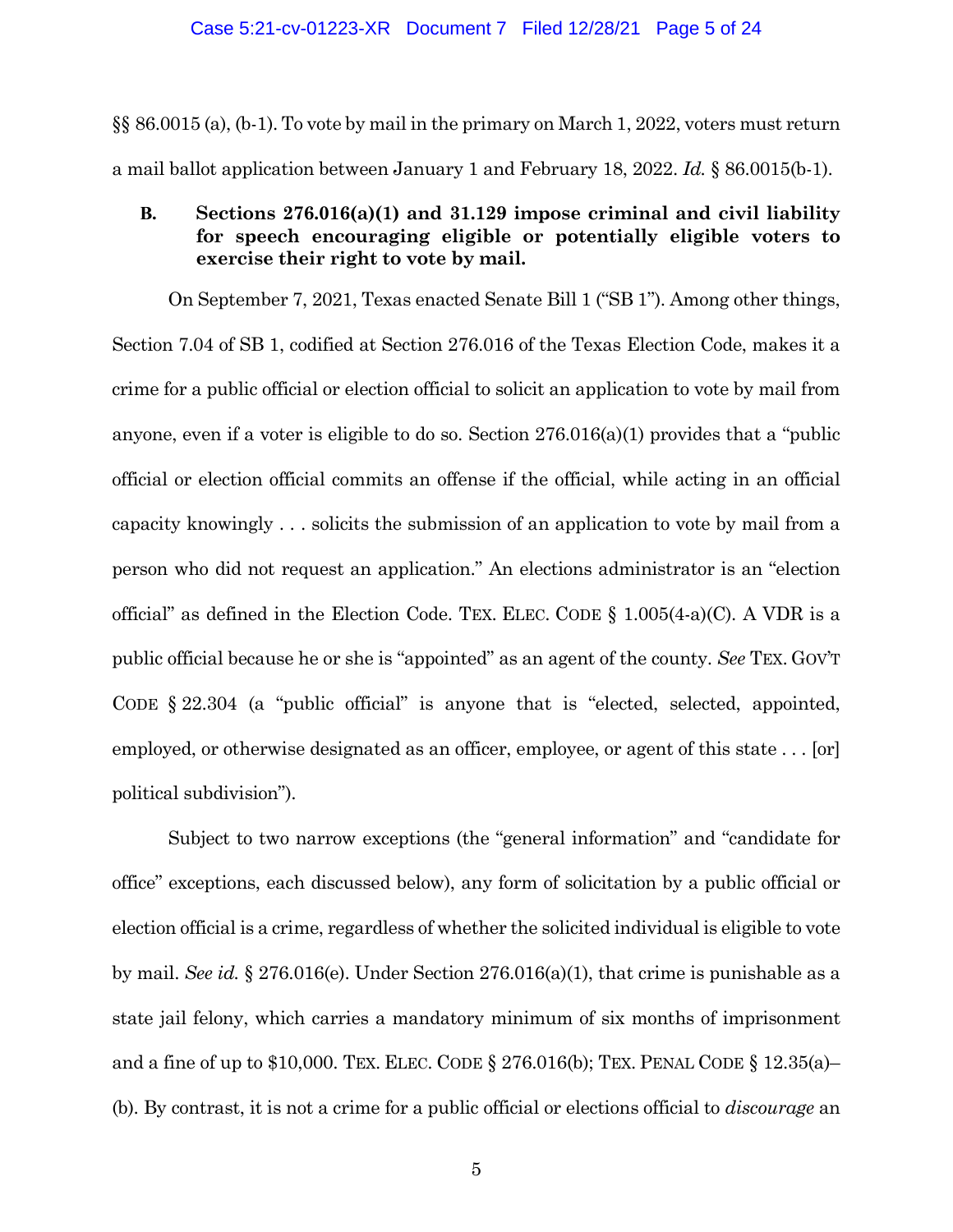# Case 5:21-cv-01223-XR Document 7 Filed 12/28/21 Page 6 of 24

eligible voter to vote by mail. In addition to criminal penalties for violating Section 276.016(a)(1), SB 1 subjects election officials who violate provisions of the Election Code, including Section 276.016(a)(1), to potential liability to the State for civil penalties, which can include termination of employment and loss of employment benefits. TEX. ELEC. CODE § 31.129; TEX. CONST. art. XI § 1 (counties are legal subdivisions of the State). Sections 276.016(a)(1) and 31.129 (and the rest of SB 1) went into effect on December 2, 2021.

# **C. SB 1 chills Plaintiffs' protected speech.**

Plaintiff Isabel Longoria strongly believes in encouraging and enabling all eligible Harris County voters to exercise their right to cast a lawful ballot. Accordingly, Longoria routinely encourages those who are (or who may be) eligible to vote by mail to request an application to do so. Declaration of Harris County Elections Administrator Isabel Longoria in Support of Motion for Preliminary Injunction, attached hereto as Exhibit A, ¶ 5. She engages in a wide manner of public education and awareness efforts, as well as interactions with individual voters to ensure that those voters have the information needed to vote by mail, if so desired. Ex. A  $\P\P$  9–10. Indeed, for many voters, including elderly voters, voters with disabilities, and voters confined due to childbirth, voting by mail may reduce significant real-world barriers to casting a ballot. Ex. A ¶¶ 6–7. And for many of these voters—including many of those eligible due to sickness, disability, and incarceratio[n1—](#page-5-0)voting by mail is the *only* way to exercise the right to vote.

<span id="page-5-0"></span><sup>&</sup>lt;sup>1</sup> A voter confined in jail who is eligible to vote by mail may be permitted to vote by personal appearance at the discretion of the authority in charge of the jail. TEX. ELEC. CODE § 82.004(b).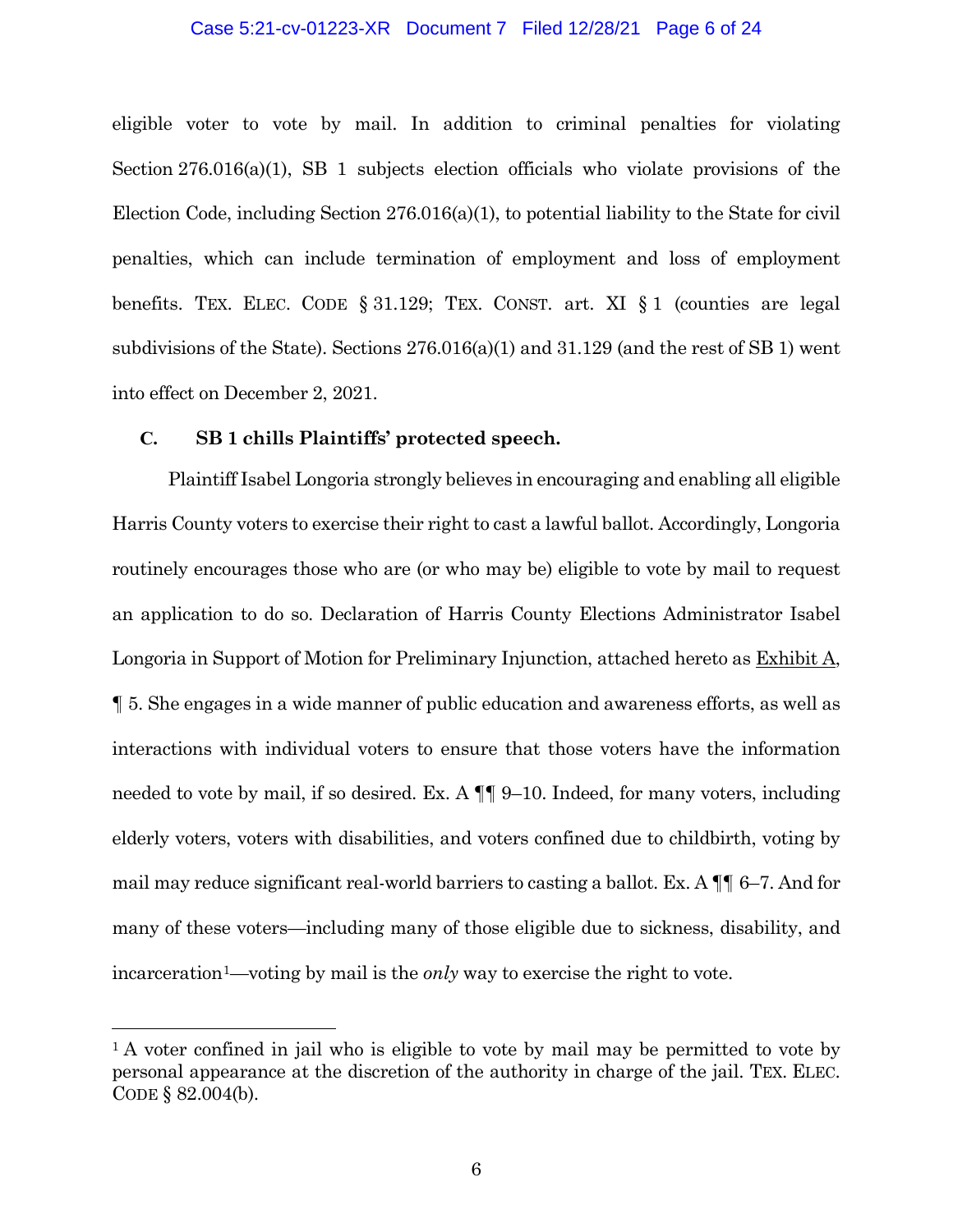# Case 5:21-cv-01223-XR Document 7 Filed 12/28/21 Page 7 of 24

Longoria seeks to exercise her First Amendment right to encourage eligible voters to lawfully request applications to vote by mail. Due to the chilling effect of Section 276.016(a)(1), Longoria cannot give truthful advice regarding applications to vote by mail because doing so could subject her to prosecution or civil penalties for encouraging, counseling, directing, or otherwise soliciting such applications. Ex. A ¶¶ 14–15, 18.

Since Section 276.016(a)(1) became effective on December 2, 2021, Longoria has planned to engage in speeches and hold voter-outreach events but has been unable to do so for fear of criminal prosecution and civil penalties. Ex.  $A \parallel 16$ . Longoria would like to engage in community outreach, education, and know-your-rights events (and bring mailin voting applications to these events) in advance of the February 18, 2022, deadline to request a mail-in voting application but cannot for fear that her communications will be construed as soliciting mail-in voting applications. Ex. A ¶¶ 17, 20. She also would like to utilize her communications budget to promote mail-in voting, including through flyers and social media. Ex. A ¶ 19. But, as it stands, Longoria cannot do so due to the threat of prosecution and civil penalties. Ex. A ¶¶ 14–16, 18–21.

Plaintiff Cathy Morgan faces the same concerns, and her speech is likewise chilled for fear of criminal prosecution. Declaration of Cathy Morgan in Support of Motion for Preliminary Injunction, attached hereto as Exhibit B, ¶¶ 18–21. As a VDR, Morgan has engaged in door-to-door outreach to registered voters and has staffed a voter registration booth near the University of Texas at Austin campus. Ex. B ¶ 10. In the course of her work as a VDR, Morgan has routinely communicated with voters about the option and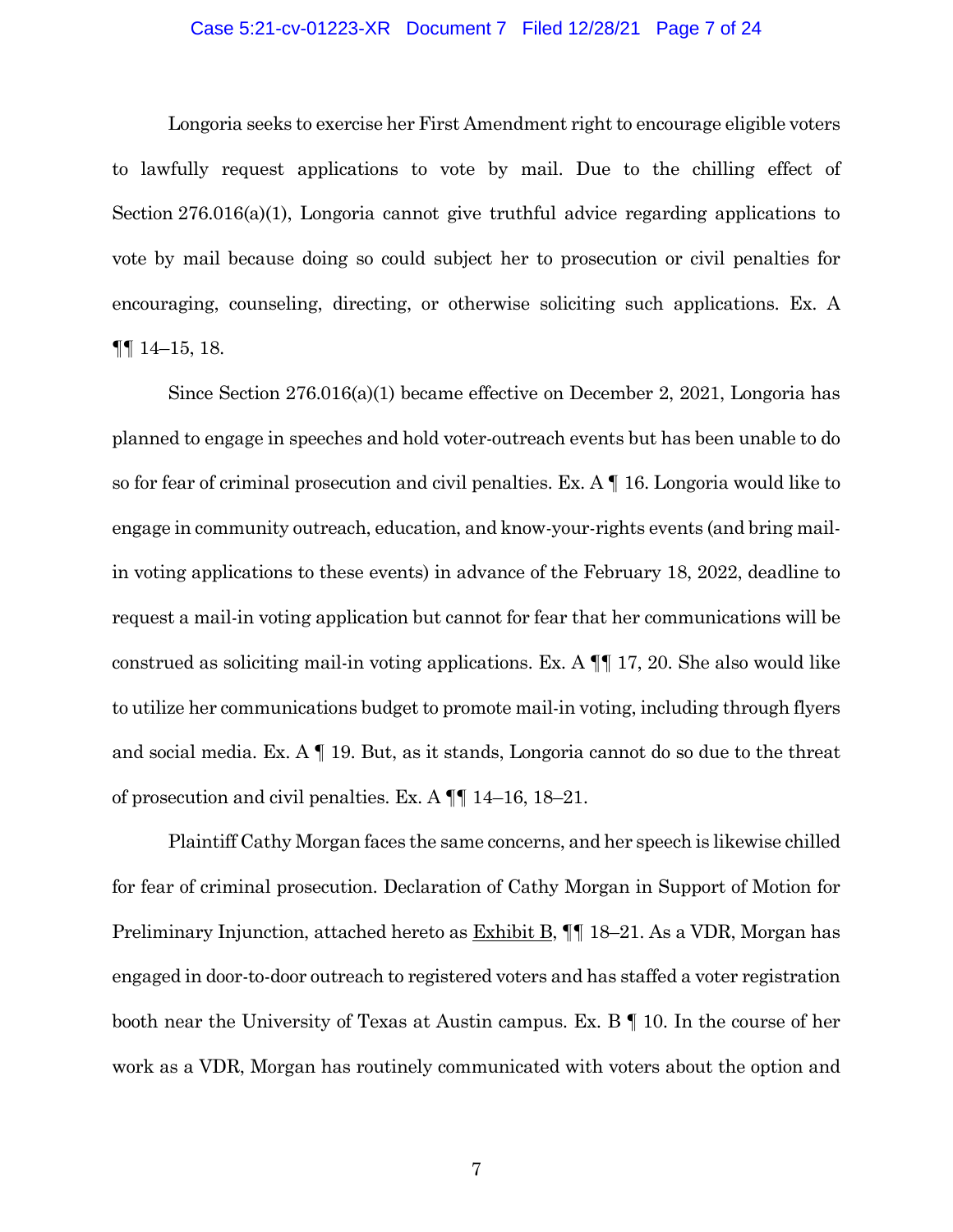# Case 5:21-cv-01223-XR Document 7 Filed 12/28/21 Page 8 of 24

benefits of voting by mail, including providing eligible voters with information and encouraging them to utilize mail-in voting when appropriate. Ex. B  $\P$  [14–15. Specifically, Morgan desires to inform college students who cannot travel to their home county that they can potentially vote by mail, as she has done in the past. Ex. B ¶¶ 14, 20. Although the "general information" exception will permit her to continue providing general information to eligible voters, she can no longer proactively suggest that eligible but unaware voters request an application to vote by mail (to which they are legally entitled) as she has in the past and desires to do presently. Ex. B ¶¶ 14–15, 18–22.

Though Plaintiffs Longoria and Morgan are currently being deprived of their First Amendment rights, which in and of itself justifies preliminary injunctive relief, the proximity of the primary election on March 1, 2022, and the upcoming mail-in ballot request period between January 1 and February 18, 2022, increases the urgency of this Motion and the relief requested herein.[2](#page-7-0)

### **JURISDICTION**

This Court has jurisdiction pursuant to 28 U.S.C. §§ 1331 and 1343(a).

# **ARGUMENT**

A preliminary injunction is warranted when plaintiffs demonstrate that "(1) they are 'likely to succeed on the merits,' (2) they are 'likely to suffer irreparable harm in the absence of preliminary relief,' (3) 'the balance of equities tips in [their] favor,' and (4) 'an injunction is in the public interest.'" *McDonald v. Longley*, 4 F.4th 229, 255 (5th Cir.

<span id="page-7-0"></span> <sup>2</sup> In addition to the factual background provided here, Plaintiffs incorporate and adopt by reference each and every allegation in their First Amended Complaint.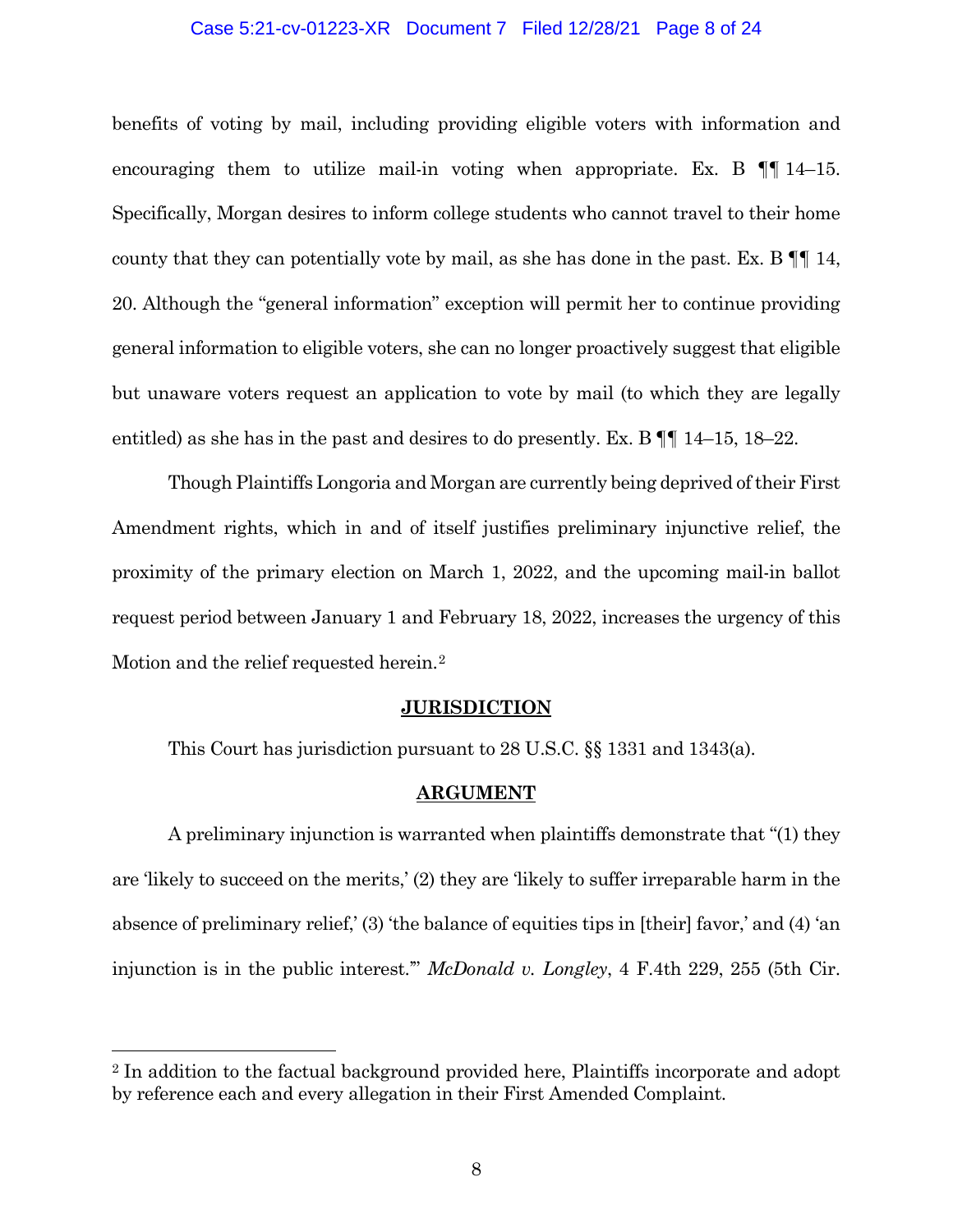2021) (quoting *Winter v. Nat. Res. Def. Council, Inc.*, 555 U.S. 7, 20 (2008)).

All four factors weigh heavily in favor of granting a preliminary injunction here. Plaintiffs Longoria and Morgan are likely to succeed on the merits of their claim, because Section 276.016(a)(1) is both a viewpoint- and content-based restriction and such suppression of speech cannot be justified. Absent an injunction, Longoria and Morgan will also suffer irreparable harm. *See Elrod v. Burns*, 427 U.S. 347, 373 (1976) (plurality opinion) ("The loss of First Amendment freedoms, for even minimal periods of time, unquestionably constitutes irreparable injury."); *Opulent Life Church v. City of Holly Springs*, 697 F.3d 279, 295 (5th Cir. 2012) (citations omitted); *Deerfield Med. Ctr. v. City of Deerfield Beach*, 661 F.2d 328, 338 (5th Cir. Unit B 1981) (explaining that when a court finds constitutional rights being "either threatened or in fact being impaired," "a finding of irreparable injury" is mandated). Indeed, as the next election approaches, and in advance of each subsequent election, such irreparable harm will only compound.

The balance of equities and public interest also strongly support preliminary relief. "[I]njunctions protecting First Amendment freedoms are always in the public interest." *Opulent Life Church*, 697 F.3d at 298 (citation and internal quotation marks omitted). To overcome the irreparable injury arising from the State's infringement on Plaintiffs' First Amendment rights, Defendants must produce "powerful evidence of harm to its interests" to tip the equities in their favor. *Id.* at 297. They cannot. Defendants cannot articulate, let alone prove, harm to their interests caused by Plaintiffs' exercise of their First Amendment rights by encouraging eligible voters to vote by means to which they are legally entitled. As a result, Plaintiffs satisfy each of the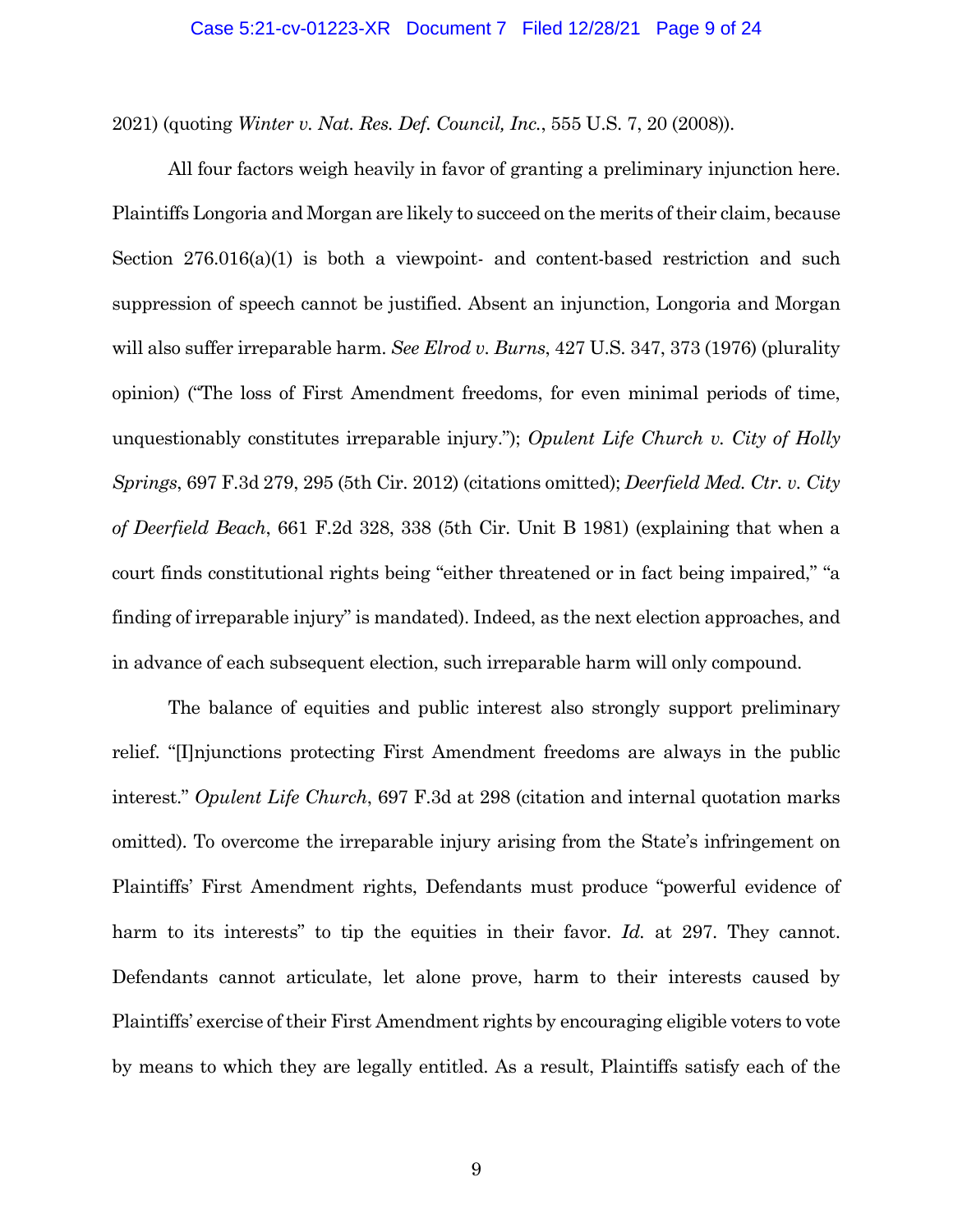preliminary injunction requirements and are entitled to the requested relief.

# **A. Plaintiffs are likely to succeed on the merits because Section 276.016(a)(1) is content- and viewpoint-based and cannot satisfy First Amendment scrutiny.**

Applicable to states through the Fourteenth Amendment, the First Amendment prohibits enactment of laws "abridging the freedom of speech." U.S. CONST. amend. I. Among "the most basic of [First Amendment] principles" is that the "government has no power to restrict expression because of its messages, its ideas, its subject matter, or its content." *Brown v*. *Entm't Merch. Ass'n*, 564 U.S. 786, 790–91 (2011) (citation and internal quotation marks omitted). Content-based restrictions thus are presumptively invalid and trigger strict judicial scrutiny. *See Reed v. Town of Gilbert*, 576 U.S. 155, 163 (2015); *Rosenberger v. Rector & Visitors of Univ. of Va.*, 515 U.S. 819, 828 (1995) ("Discrimination against speech because of its message is presumed to be unconstitutional."). Laws subject to strict scrutiny will not stand unless the government proves that they are "narrowly tailored to serve compelling state interests." *Reed*, 576 U.S. at 163.

"Government regulation of speech is content based if a law applies to particular speech because of the topic discussed or the idea or message expressed." *Id.* A law is content based if, on its face, it "defin[es] regulated speech by particular subject matter," or "by its function or purpose." *Id.* A law is also content-based if it is facially neutral but "cannot be justified without reference to the content of the regulated speech," or was adopted "because of disagreement with the message [the speech] conveys." *Id.* at 164 (internal quotation marks omitted); *see also Holder v. Humanitarian Law Project*, 561 U.S. 1, 27 (2010) (explaining that a statute "regulates speech on the basis of its content"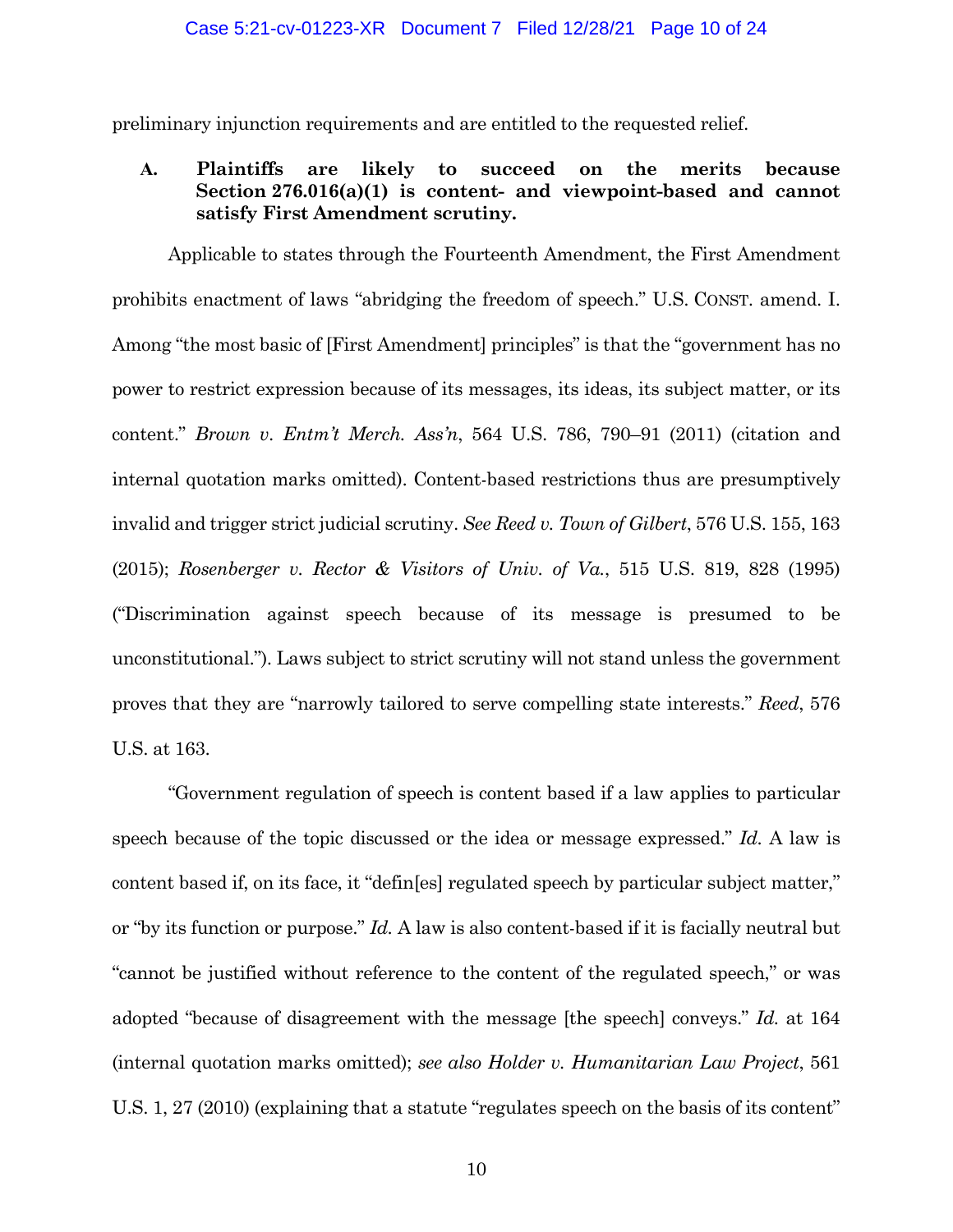# Case 5:21-cv-01223-XR Document 7 Filed 12/28/21 Page 11 of 24

where a person's ability to speak "depends on what they say"). Even if its enactment is based on a "benign motive, content-neutral justification, or lack of animus towards the ideas contained in the regulated speech," any law that "target[s] speech based on its communicative content" will be subject to strict scrutiny. *Reed*, 576 U.S. at 163.

Viewpoint-based restrictions are subject to an even more demanding standard, as they face a virtually *per se* rule of invalidity. *See Iancu*, 139 S. Ct. at 2299; *Rosenberger*, 515 U.S. at 829 ("The government must abstain from regulating speech when the specific motivating ideology or the opinion or perspective of the speaker is the rationale for the restriction."). Put differently, the government has no authority to "license one side of a debate to fight freestyle, while requiring the other [side] to follow Marquis of Queensberry rules.'" *R.A.V. v. City of St. Paul*, 505 U.S. 377, 392 (1992). But that is exactly what the State has done in enacting Section 276.016(a)(1).

# **1. Section 276.016(a)(1) triggers the most stringent First Amendment scrutiny.**

# **a. Section 276.016(a)(1) is a content- and viewpoint-based restriction on speech.**

Section 276.016(a)(1) restricts and criminalizes the solicitation of the submission of an application to vote by mail from a person who did not request an application—even if that person is statutorily eligible to vote by mail. Specifically, it provides that a "public official or election official commits an offense" when she "knowingly . . . solicits the submission of an application to vote by mail from a person who did not request an application." TEX. ELEC. CODE  $\S 276.016(a)(1)$ . Section 276.0016(e) sets forth two exceptions to the general prohibition on solicitation. Section 276.016(a)(1) does not apply if the public official or election official (1) "provide[s] general information about voting by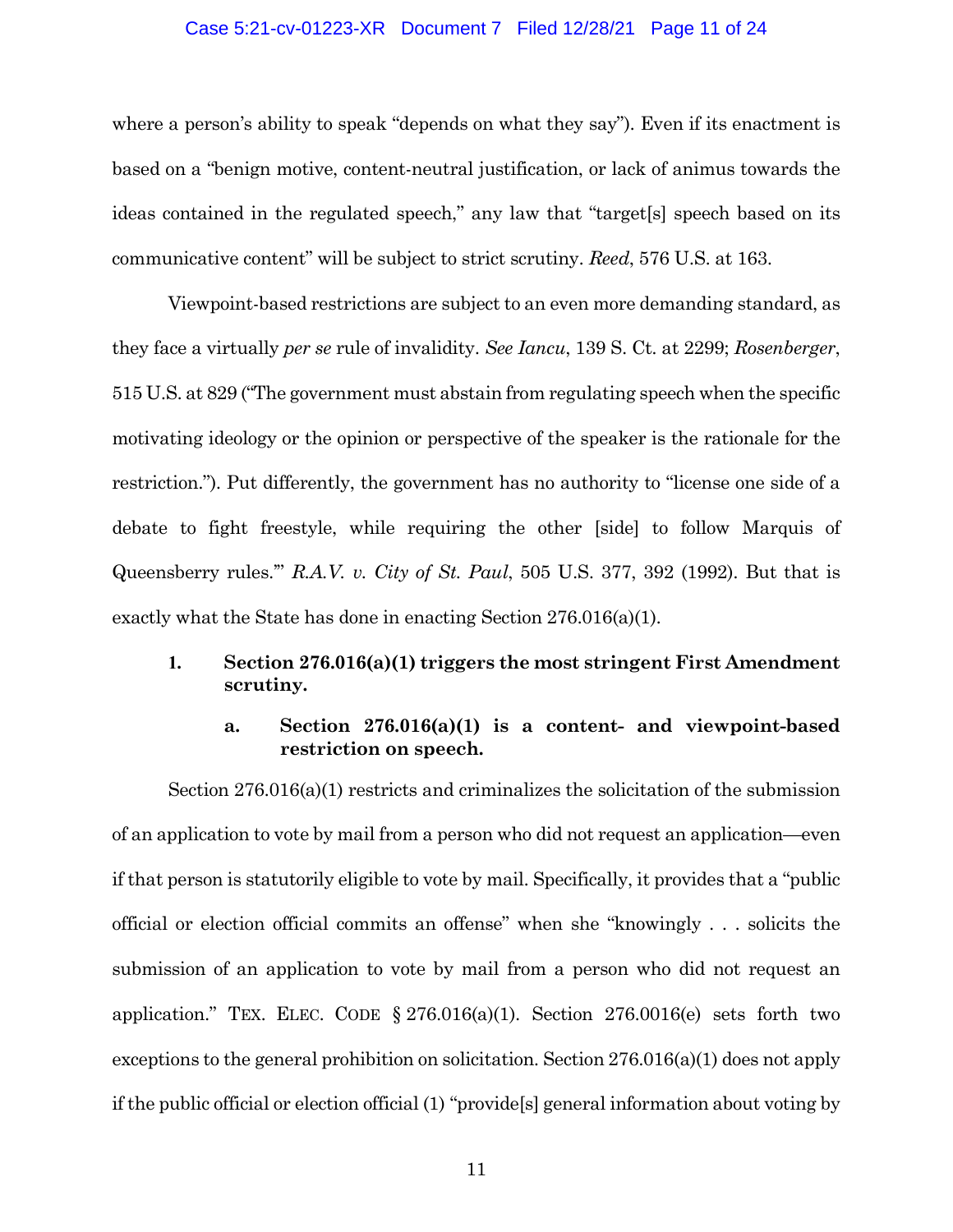#### Case 5:21-cv-01223-XR Document 7 Filed 12/28/21 Page 12 of 24

mail, the vote by mail process, or the timelines associated with voting to a person or the public" or (2) engages in solicitation "while acting in the official's capacity as a candidate for a public elective office." *Id.* § 276.016(e).

The term "solicit," as it is used in Section 276.016(a)(1), plainly includes speech. *See, e.g.*, TEX. PENAL CODE § 15.03(a) (defining the offense of criminal solicitation as "request[ing], command[ing], or attempt[ing] to induce another" to commit a felony); *see also Ex Parte Victorick*, 453 S.W.3d 5, 15 (Tex. App.—Beaumont 2014, pet. ref'd) (citing WEBSTER'S THIRD NEW INT'L DICTIONARY 2169 (2002)) ("'Solicit' is not defined in section 33.021 of the Texas Penal Code, and could be understood by the jury by its commonly defined terms, which include, 'to approach with a request or plea' and 'to endeavor to obtain by asking or pleading[.]'"); *Coutlakis v. State*, 268 S.W.2d 192, 258 (Tex. Crim. App. 1954) ("The word 'solicit' is one of common usage and its meaning is simple and not subject to any peculiar usage. As here used, it means 'to entice, to request, to incite'...."). Section  $276.016(a)(1)$  accordingly prohibits "enticing," "requesting," "commanding," "directing," or otherwise encouraging others to request an application to vote by mail. All are typically accomplished through speech.

Texas courts interpreting statutes based on solicitation confirm the point that "solicitation" encompasses speech, including speech requesting the conduct at issue. *See, e.g.*, *Smith v. State*, 959 S.W.2d 1, 22 (Tex. App.—Waco 1997, pet. ref'd) ("[W]e determine 'solicit' to mean the taking of some action 'which the relation of the parties justifies in construing into a serious request'" (citations omitted)); *Martinez v. State*, 696 S.W.2d 930, 932 (Tex. App.—Austin 1985, pet. ref'd) (finding solicitation where police officer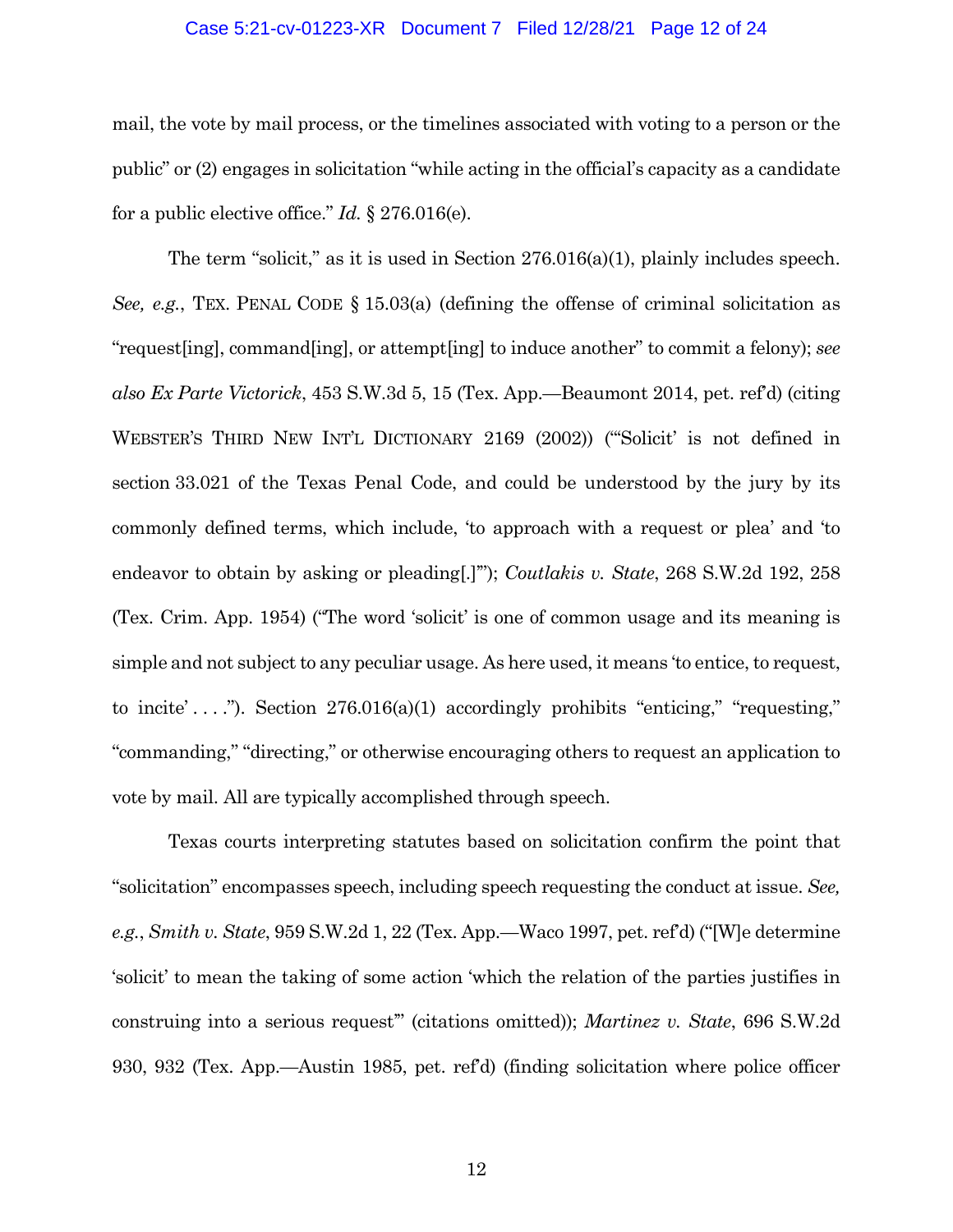#### Case 5:21-cv-01223-XR Document 7 Filed 12/28/21 Page 13 of 24

"asked for" \$150 from motorist in return for not issuing traffic citation).

Section 276.016(a)(1) is accordingly a content-based restriction on speech because its prohibition depends on the content of a person's speech: If a person's speech entices, requests, commands, directs, or otherwise encourages another person to request an application to vote by mail, then criminal and civil penalties attach. *See Reed*, 576 U.S. at 163. If the speech is about a different topic, they do not. *See id.* Here, the speech Plaintiffs wish to engage in falls within this definition and neither exception applies. Although Plaintiffs want to share general information about applying to vote by mail, they also, more importantly, want to entice and encourage eligible voters to use that information to request a timely application to vote by mail.

Not only does Section 276.016(a)(1) regulate speech on the basis of its content, but it is also a viewpoint-based rule. As it stands, speech encouraging or requesting the submission of an application to vote by mail is a crime. Discouraging the submission of an application to vote by mail, on the other hand, is not. Indeed, while Plaintiffs could face at least six months of imprisonment for encouraging an eligible voter who faces difficulties appearing at a polling place on election day to request an application to vote by mail, they would face no consequence for telling eligible voters that they should never consider voting by mail and instead should only vote in person. Even worse, it would be a crime under Section 276.016(a)(1) for Plaintiffs to tell an eligible voter confined to a nursing home or jail cell that he or she should apply to vote by mail in order to avoid being disenfranchised, but it would not be a crime to encourage the same person not to fill out an application and thus forfeit the right to vote. Because the restriction in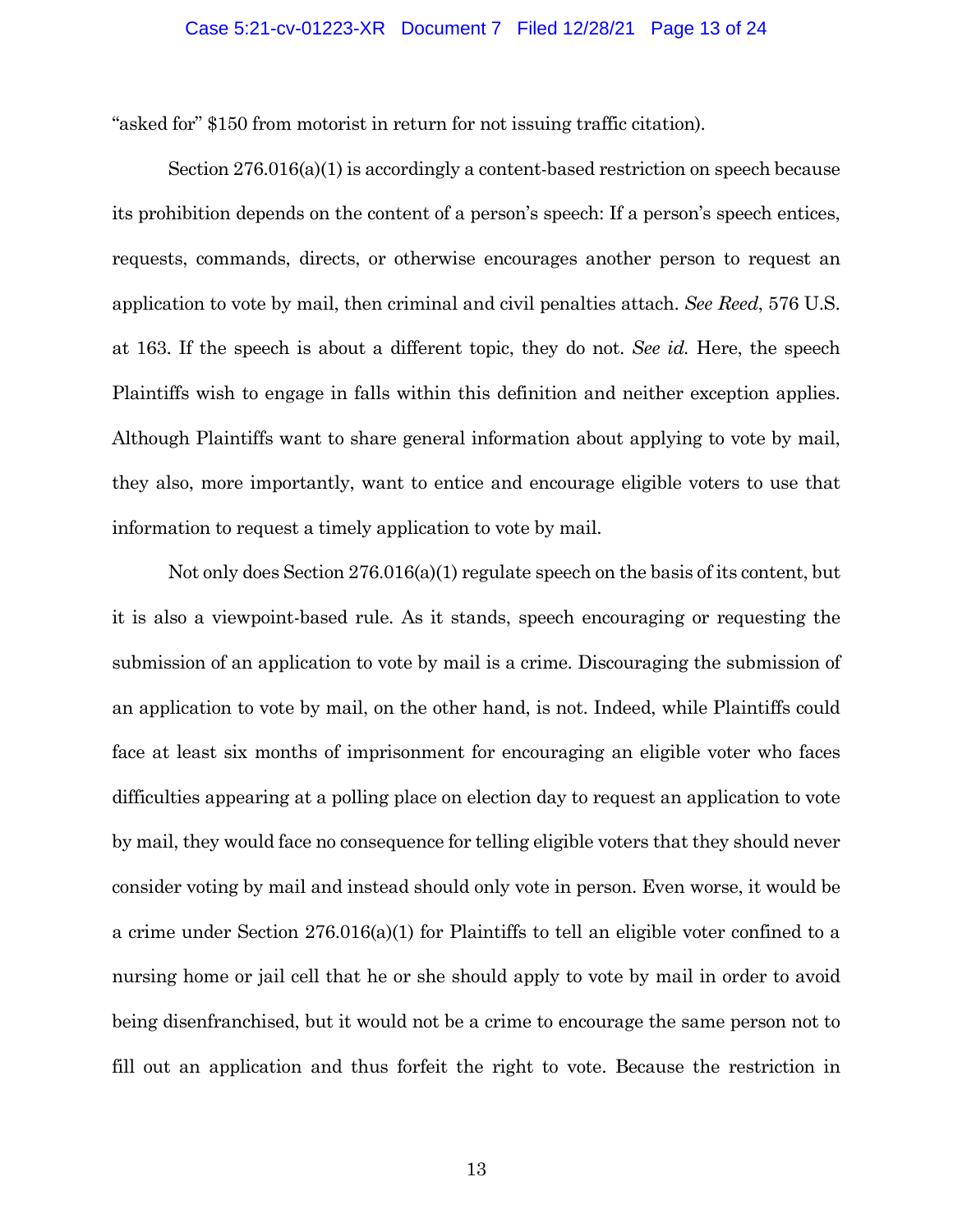#### Case 5:21-cv-01223-XR Document 7 Filed 12/28/21 Page 14 of 24

Section 276.016(a)(1) emanates from the content of the official's speech and their views on voting by mail, it is a presumptively unconstitutional viewpoint- and content-based restriction on speech. *See Reed*, 576 U.S. at 163; *Rosenberger*, 515 U.S. at 828. Section 31.129 of the Election Code, as applied to violations of Section 267.016(a)(1), is unconstitutional for the same reasons.

#### **b. No First Amendment exception applies.**

Section 276.016(a)(1) does not fit within any established exception to the First Amendment. *See United States v. Alvarez*, 567 U.S. 709, 717–18 (2012) (collecting exceptions). There is a well-settled exception for "speech integral to criminal conduct," which usually justifies prohibitions on solicitation of a crime. *Id.*; *see, e.g.*, *United States v. Stevens*, 559 U.S. 460, 468–69 (2010); *United States v. Williams*, 553 U.S. 285, 298 (2008); *Giboney v. Empire Storage & Ice Co.*, 336 U.S. 490, 498, 502 (1949). But that exception does not apply to the ban on "solicitation" of requests for applications to vote by mail because it is perfectly lawful for Texans to engage in the conduct being solicited *i.e.*, to request an application to vote by mail.

In fact, requesting an application to vote by mail is a prerequisite to a statutory entitlement for those who qualify—and a prerequisite to exercising a fundamental constitutional right for those who are unable to vote in person. Far from being "speech integral to criminal conduct," the solicitation of mail ballot applications is actually integral to lawful, constitutionally protected conduct.

# **c. Defendants are acting as a sovereign, not as an employer.**

Section 276.016(a)(1) also is subject to the full force of the First Amendment, and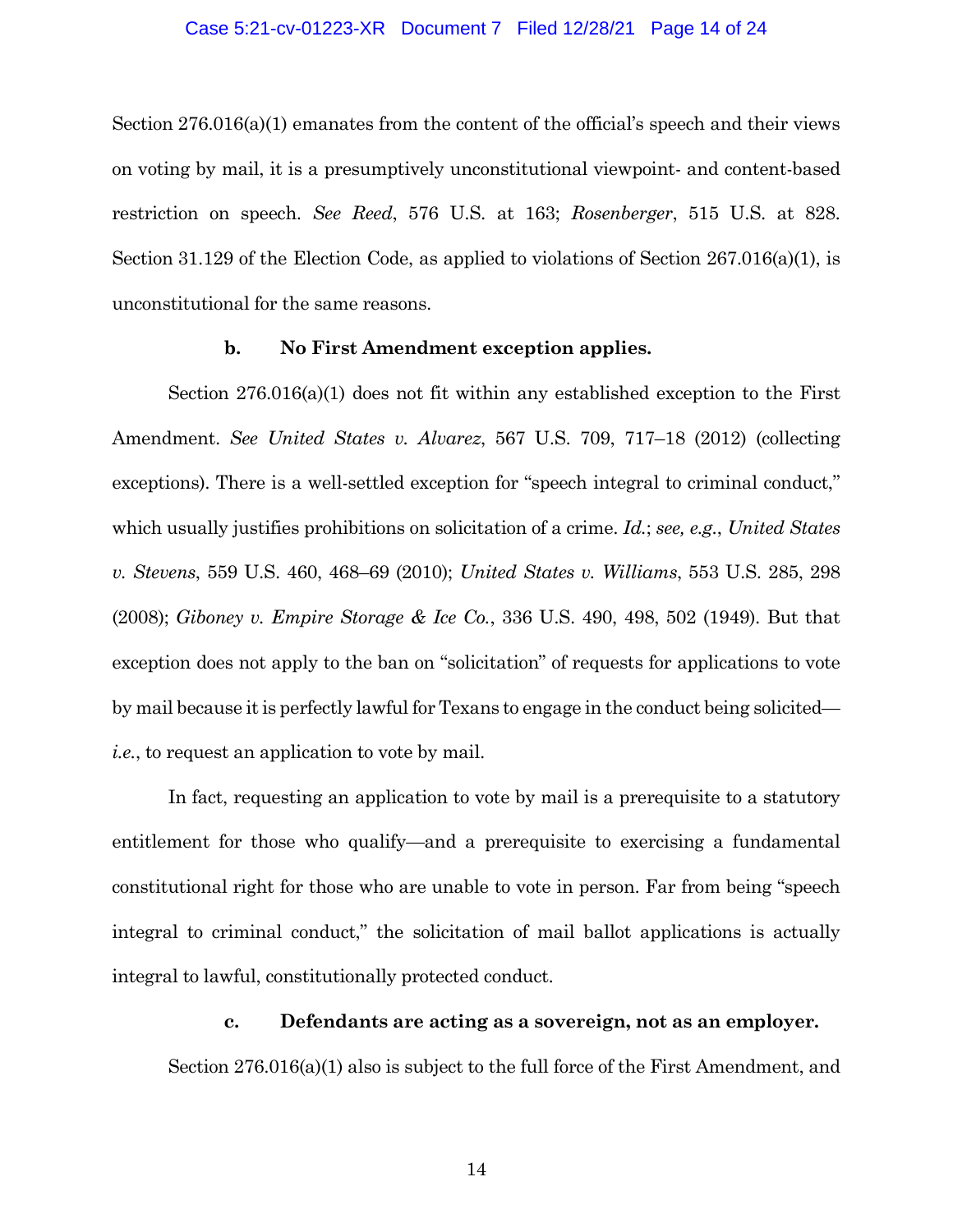## Case 5:21-cv-01223-XR Document 7 Filed 12/28/21 Page 15 of 24

not lesser scrutiny under the Supreme Court's public-employee speech cases. *See, e.g.*, *Garcetti v. Ceballos*, 547 U.S. 410 (2006); *Pickering v. Bd. of Education*, 391 U.S. 563 (1968). Under that line of cases, "when public employees make statements pursuant to their official duties, the employees are not speaking as citizens for First Amendment purposes, and the Constitution does not insulate their communications from employer discipline." *Garcetti*, 547 U.S. at 421. As *Garcetti* and *Pickering* emphasize, the government has leeway to impose "employer discipline" in ways that are typical of a private employer because of an employer-employee relationship. *See Garcetti*, 547 U.S. at 418 ("A government entity has broader discretion to restrict speech *when it acts in its role as employer*, but the restrictions it imposes must be directed at speech that has some potential to affect the entity's operations." (emphasis added)). But when the government acts as a sovereign, rather than as an employer, as is the case under Section 276.016(a)(1), a restriction on speech is subject to the full First Amendment protections.

As both Texas and federal courts have explained, the State acts as a sovereign, not an employer, when it imposes criminal penalties because a state's ability to impose criminal punishment derives from its sovereign status. *See In re Kendall*, 712 F.3d 814, 826–27 (3d Cir. 2013) ("[T]he Virgin Islands Supreme Court acted as sovereign, not as public employer, by criminally punishing Kendall's speech."); *Ex parte Perry*, 483 S.W.3d 884, 911–12 (Tex. Crim. App. 2016) ("When government seeks criminal punishment, it indeed acts as sovereign and not as employer or speaker."); *see also Healy v. James*, 408 U.S. 169, 202 (1972 (Rehnquist, J., concurring) ("Cases such as *United Public Workers v.*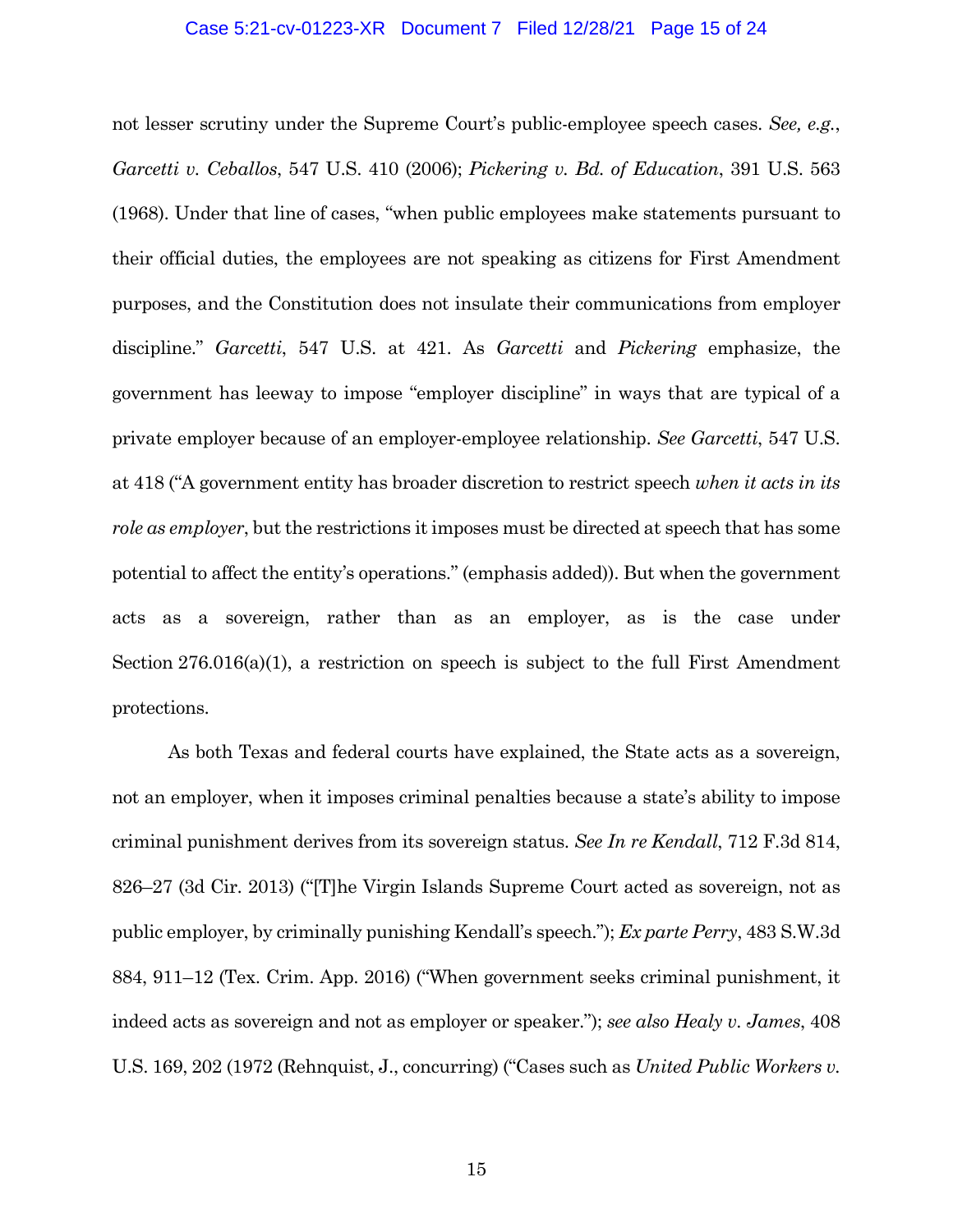# Case 5:21-cv-01223-XR Document 7 Filed 12/28/21 Page 16 of 24

*Mitchell*, 330 U.S. 75 (1947), and [*Pickering*] make it equally clear that the government in its capacity as employer also differs constitutionally from the government in its capacity as the sovereign executing criminal laws."); *Oregon v. Ice*, 555 U.S. 160, 170 (2009) ("Beyond question, the authority of States over the administration of their criminal justice systems lies at the core of their sovereign status."). Put another way, criminal punishment is not "employer discipline." Private employers sometimes fire their employees for their speech, but they cannot send them to jail.

At the outset, it bears noting that, if the Court finds that Section 276.016(a)(1) is unconstitutional, the civil penalties provision in Section 31.129 becomes inapplicable as against the anti-solicitation provision of Section 276.016(a)(1) because there would be no underlying criminal violation to which Section 31.129 could apply. This result would hold regardless of the Court's decision on Count II of the First Amended Complaint.

Regardless, however, the imposition of fines and other civil penalties against Plaintiff Longoria[3](#page-15-0) by the State under Section 31.129 is independently infirm under the First Amendment because *Pickering* and its progeny do not apply to curtail First Amendment protections here. The civil penalties in Section 31.129, when predicated on a violation of Section 267.016(a)(1), also involve the exercise of sovereign power as opposed to traditional "employer discipline" like demotion or termination. Like criminal punishments, the power to impose fines or other civil punishments derives from a state's power as sovereign and is beyond the scope of any "managerial discipline" a private

<span id="page-15-0"></span> <sup>3</sup> Section 31.129 applies only to "election officials" and is thus inapplicable to Plaintiff Morgan.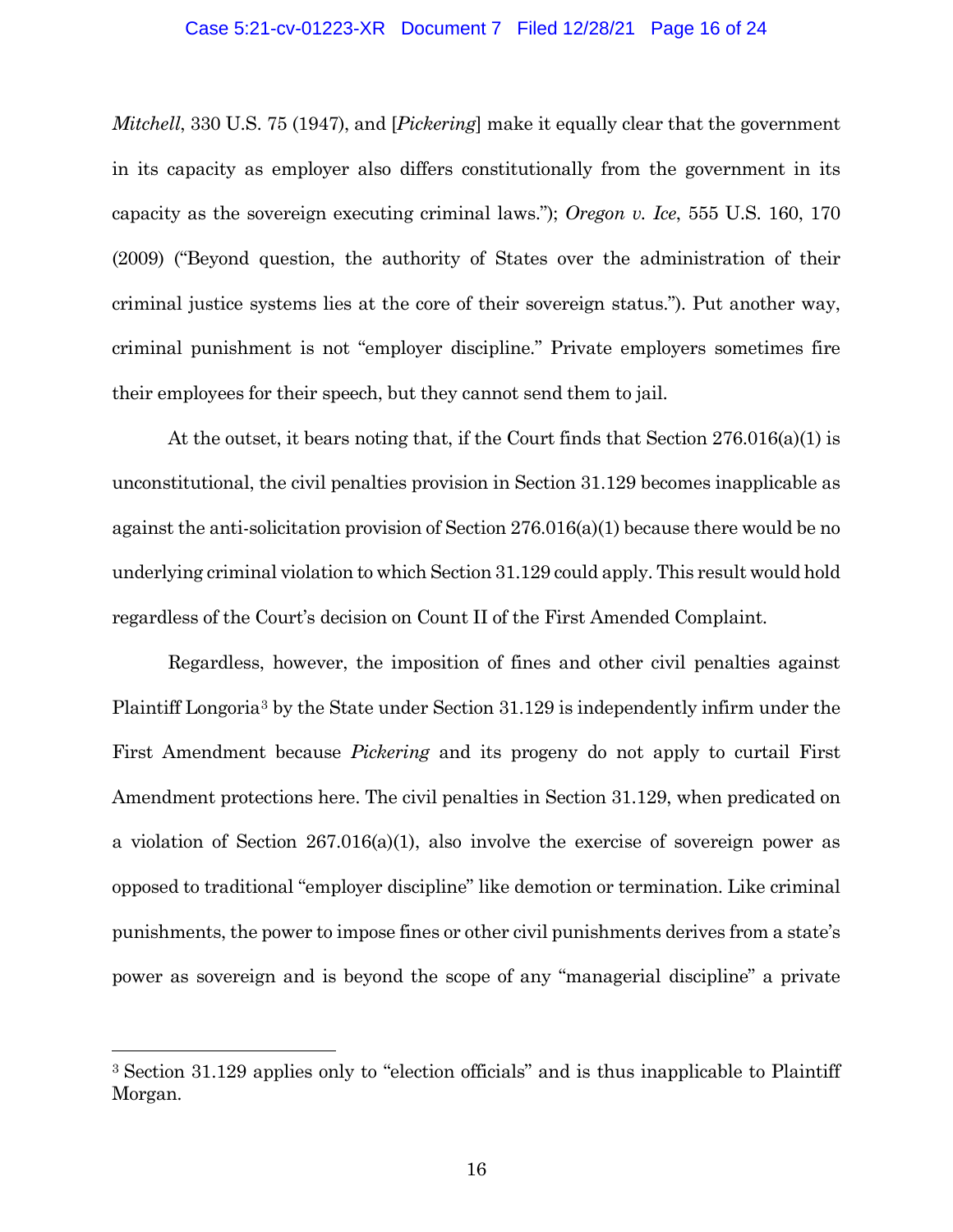# Case 5:21-cv-01223-XR Document 7 Filed 12/28/21 Page 17 of 24

employer could impose. *Garcetti*, 547 U.S. at 424; *see also Pickering*, 391 U.S. at 547 (distinguishing "criminal penalties and damage awards" from mere threat of "dismissal from employment"); *see also HUD v. Rucker*, 535 U.S. 125, 135 (2002) (explaining that the government acts in its capacity as a sovereign, rather than as a landlord of property, when it "attempt[s] to criminally punish or *civilly regulate* [tenants] as members of the general populace." (emphasis added)). In other words, *Pickering* and its progeny are about the government's ability to "leverage the employment relationship" to restrict employee speech through "employer discipline" in the same ways that private employers can restrict their employee's speech. But just as employers do not jail their employees, they also do not heap fines or civil penalties on them.

Further confirming the point, Defendants, who are charged with enforcing Sections 276.016(a)(1) and 31.129, do not employ Plaintiff Longoria and lack the power to remove her absent the exercise of sovereign power. Longoria is a public employee who is appointed, removable, and subject to certain forms of discipline by the Harris County Election Commission for good cause and upon approval of the Harris County Commissioners Court. *See* TEX. ELEC. CODE §§ 31.032, 31.036, 31.037. She is an employee of and subject to termination by a county entity, not the State. The imposition of criminal or civil penalties on Longoria by Defendants, including termination or loss of benefits, thus would involve the exercise of sovereign power rather than the power of the State as an employer. Accordingly, Defendants cannot rely on public-employee First Amendment jurisprudence to justify their restrictions on Longoria's speech. Rather, the First Amendment applies with full force here.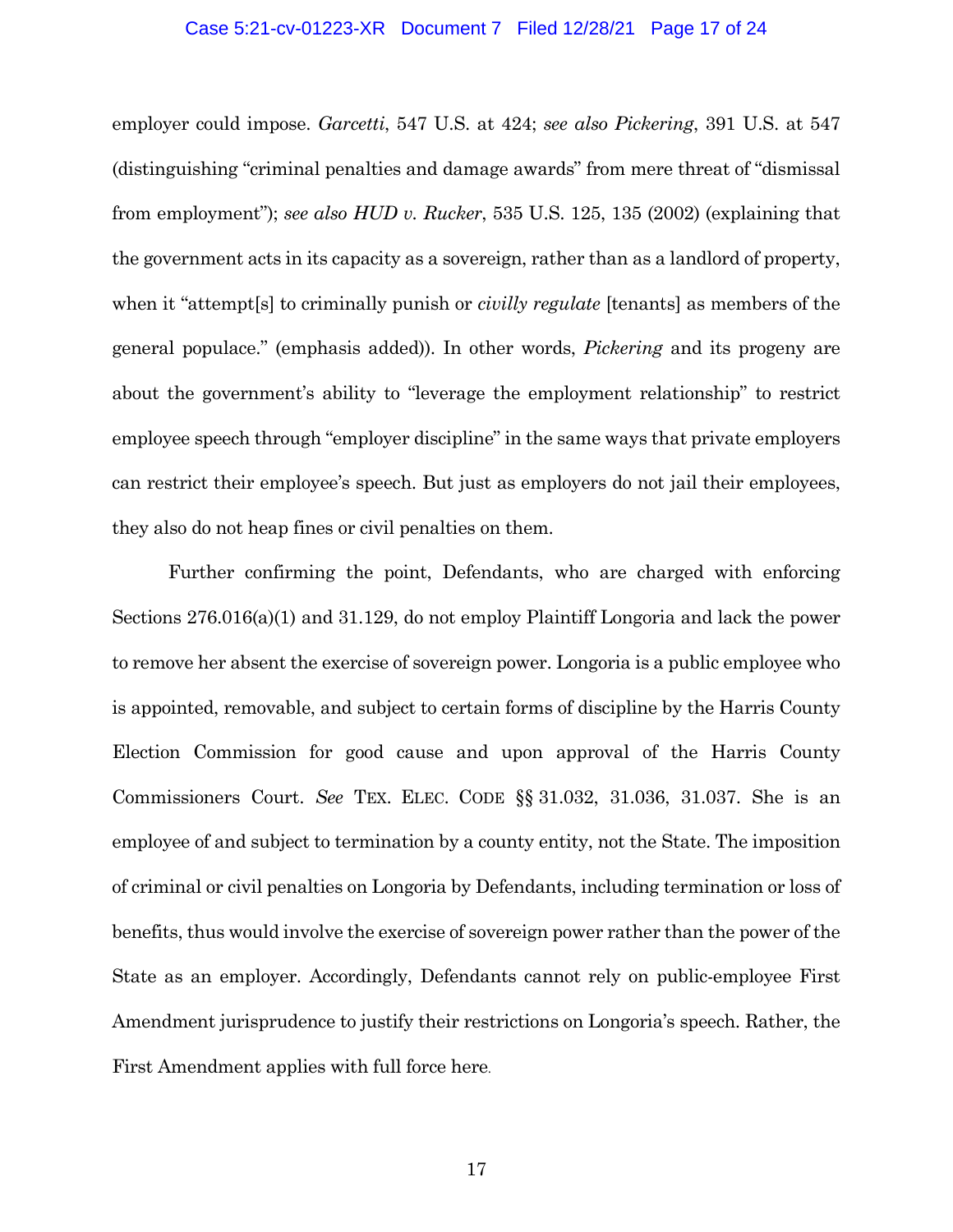# **2. Section 276.016(a)(1) fails strict scrutiny because it is not narrowly tailored to serve a compelling state interest.**

Section 276.016(a)(1) and Section 31.129, as applied to violations of Section 267.016(a)(1), are manifestly unconstitutional because Section 267.016(a)(1) is viewpoint-based. The test for such restrictions is simple: If a restriction "is viewpointbased, it is unconstitutional." *Iancu*, 139 S.Ct. at 2299. The inquiry ends there.

Even if it were analyzed as merely a content-based restriction, Section 276.016(a)(1) would still be unconstitutional because it cannot satisfy strict scrutiny. *See Nat'l Inst. of Family & Life Advoc. v. Becerra*, 138 S.Ct. 2361, 2371 (citing *Reed*, 576 U.S. at 163) (explaining that under strict scrutiny, such restrictions "are presumptively unconstitutional and may be justified only if the government proves that they are narrowly tailored to serve compelling state interests"). Here, the State has no interest at all, much less a compelling one, in preventing public or election officials from soliciting lawful applications to vote by mail. There is no legitimate justification for restricting speech that encourages Texans to lawfully request an application to vote by mail. This critical point should be the beginning and end of the analysis.

If anything, public and election officials have a compelling interest to *engage* in such speech because voting itself is a fundamental right and voting by mail is a perfectly lawful way for millions of Texans to exercise that fundamental right. For some Texans, it is the only way they can exercise that fundamental right. *See* TEX. ELEC.CODE § 82.004 (permitting early voting by mail for certain incarcerated individuals who are, without express permission from authorities, forbidden from voting in person on election day); *see also O'Brien v. Skinner*, 414 U.S. 524, 531 (1974) (holding that New York violated the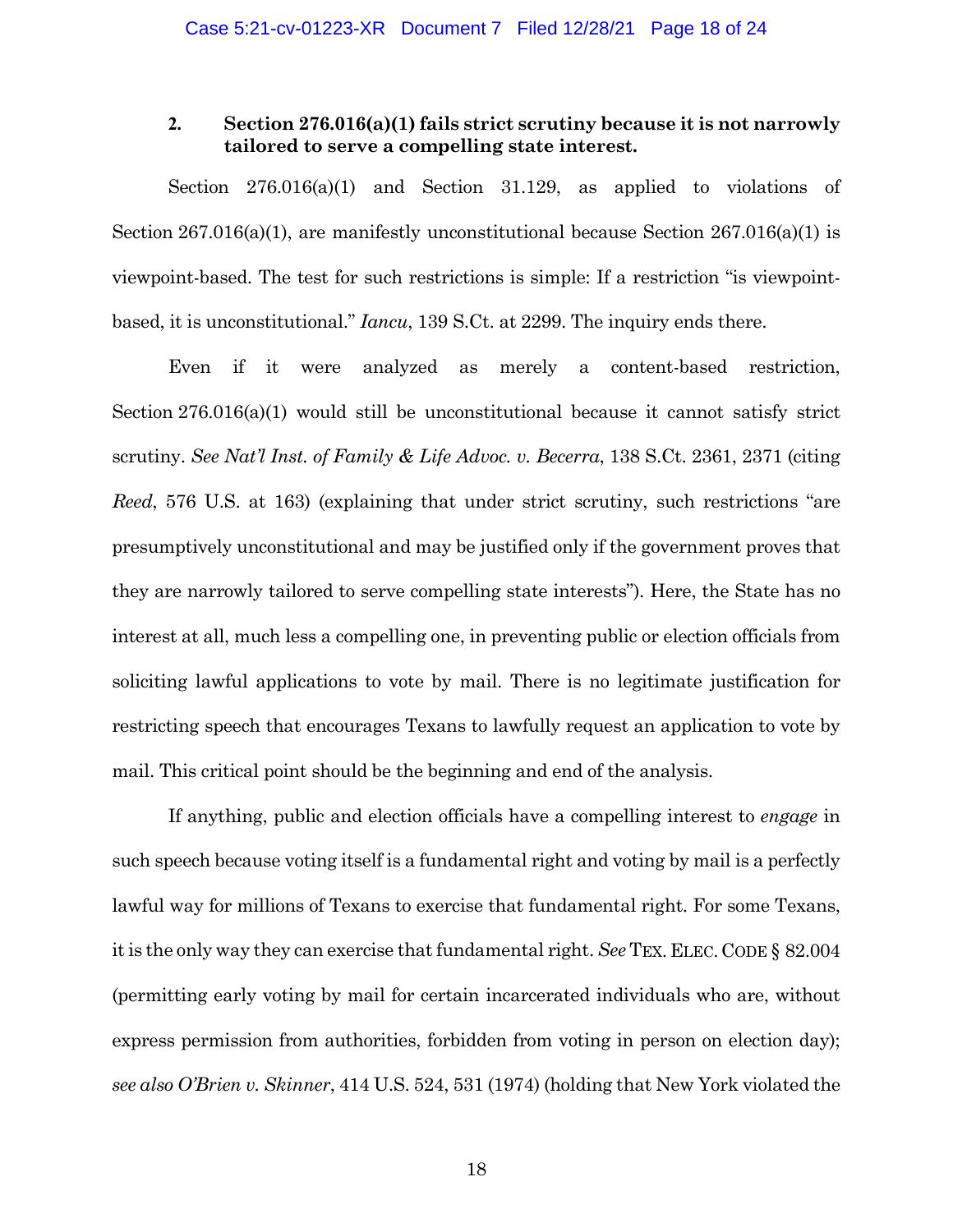## Case 5:21-cv-01223-XR Document 7 Filed 12/28/21 Page 19 of 24

Fourteenth Amendment when it denied eligible voters access to absentee voting because they were in jail). For these voters, any encouragement to exercise their right to vote is necessarily encouragement to submit an application to vote by mail.

Even if the State could articulate a compelling governmental interest, Sections 276.016(a)(1) and 31.129 are not narrowly tailored to further that interest because there are alternative channels to address the concern. For example, the Election Code independently prohibits public and election officials from affirmatively sending an application to vote by mail to a voter who did not request one. TEX. ELEC. CODE § 276.016(a)(2). That prohibition is conduct-based, not content-based, and thus does not implicate the First Amendment. It underscores that the State has alternatives to censorship of speech. In short, there is no justification for the State to punish a public or election official for speech promoting a lawful means of voting. Plaintiffs are accordingly likely to succeed on the merits.

# **B. Plaintiffs will suffer irreparable harm in the absence of an injunction because even the momentary loss of First Amendment rights constitutes irreparable injury.**

Absent a preliminary injunction, Plaintiffs Longoria and Morgan will suffer irreparable harm through the chilling effect that arises from the threat of imprisonment and civil penalties for encouraging others to lawfully seek an application to vote by mail. "The loss of First Amendment freedoms, for even minimal periods of time, unquestionably constitutes irreparable injury." *Elrod*, 427 U.S. at 373; *see Texans for Free Enter. v. Tex. Ethics Comm'n*, 732 F.3d 535, 539 (5th Cir. 2013) (citing *Elrod* for same). The irreparable injury here is even more acute because of the collateral harm it does to Texans' fundamental right to vote. Each passing day in which Plaintiffs' speech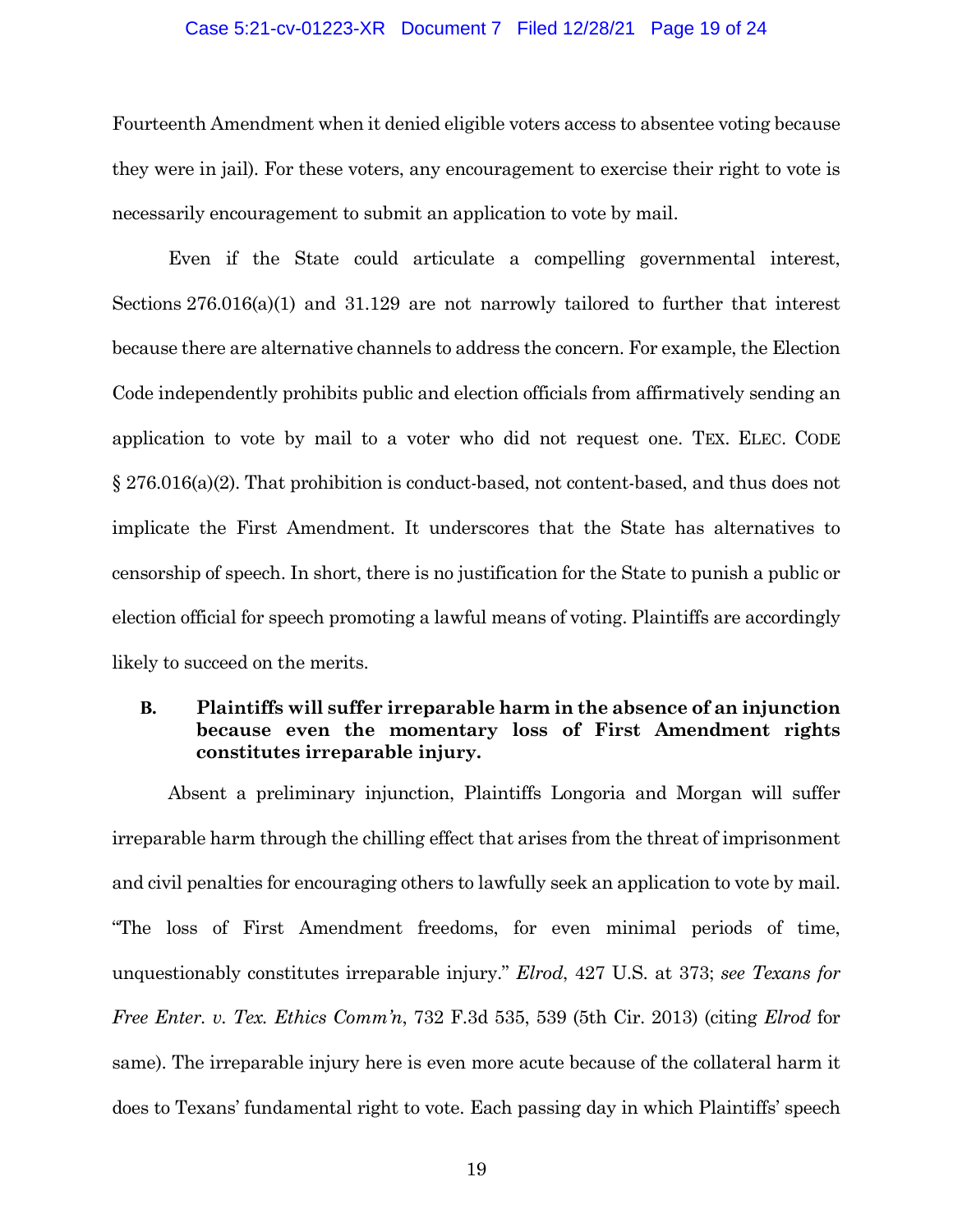#### Case 5:21-cv-01223-XR Document 7 Filed 12/28/21 Page 20 of 24

is stifled by threat of criminal consequences is another day that they cannot provide important information and education regarding applications to vote by mail, thus increasing the likelihood that certain individuals will be unable to vote at all.

A preliminary injunction is also critical to vindicate these First Amendment freedoms before the upcoming primary election in March. In particular, the need for the protected speech is most pressing by February 14, 2022, given the time needed for requesting, obtaining, and then submitting a mail-in ballot. Ex. A ¶ 21. And without an injunction, Plaintiffs would suffer similar irreparable harm again and again as Texas continues to hold elections in the future. Ex. A ¶ 21.

# **C. The balance of equities favors an injunction because the State can demonstrate no "powerful harm to its interests."**

The threatened and ongoing injury to Plaintiffs outweighs any potential harm that an injunction might cause Defendants. *See Deerfield Med. Ctr.*, 661 F.2d at 332*.*  Without a preliminary injunction, Plaintiffs will suffer irreparable injury to their constitutional rights as described above. On the other side, Defendants will suffer no harm from the issuance of an injunction. Defendants are not harmed by public officials encouraging citizens to use a lawful method to exercise their fundamental right to vote.

Because Defendants cannot show that a countervailing interest exists, much less a "powerful" harm to one, the balance of equities favors Plaintiffs.

# **D. A preliminary injunction barring enforcement of Section 276.016(a)(1) furthers the public interest.**

Finally, a preliminary injunction that prevents Defendants from violating fundamental constitutional rights serves the public interest. "[I]njunctions protecting First Amendment freedoms are always in the public interest." *Texans for Free Enter.*,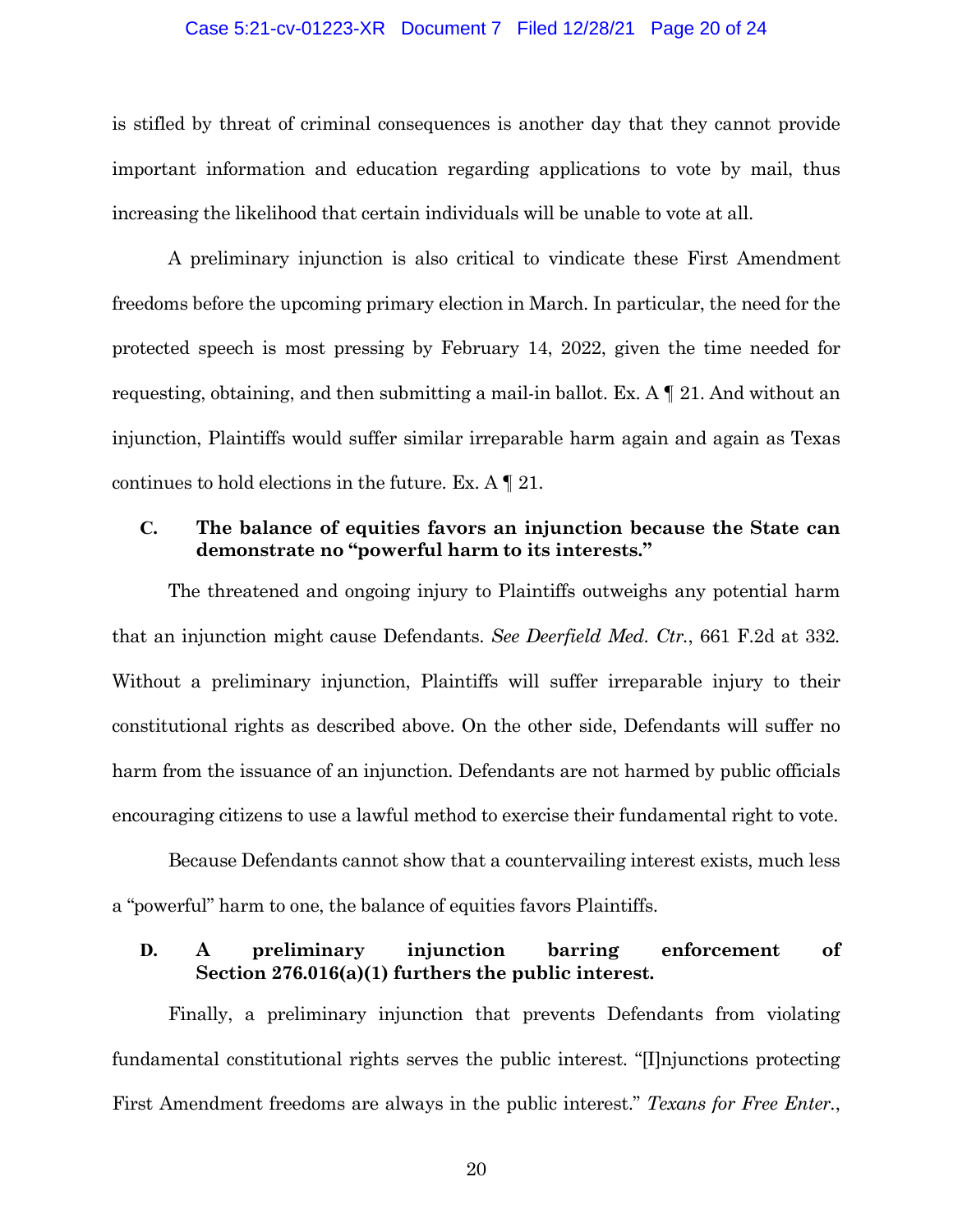#### Case 5:21-cv-01223-XR Document 7 Filed 12/28/21 Page 21 of 24

732 F.3d at 539 (citation and internal quotation marks omitted); *see also, e.g.*, *RTM Media, L.L.C. v. City of Houston*, 518 F. Supp. 2d 866, 875 (S.D. Tex. 2007) ("It is clearly in the public interest to enjoin an ordinance that restricts the public's constitutional right to freedom of speech."); *Wexler v. City of New Orleans*, 267 F. Supp. 2d 559, 568–69 (E.D. La. 2003) ("The public interest is best served by enjoining the effect of any ordinance which limits potentially constitutionally protected expression until it can be conclusively determined that the ordinance withstands constitutional scrutiny."). Worse, Section 276.016(a)(1)'s one-sided prohibition on speech distorts the political process, where constitutional free-speech guarantees have their "fullest and most urgent application." *Monitor Patriot Co. v. Roy*, 401 U.S. 265, 272 (1971). These interests are made all the more urgent as time for those eligible to apply to vote by mail in advance of the March 1, 2022 election dwindles. As a result, a preliminary injunction barring enforcement of Section 276.016(a)(1) and Section 31.129, as applied to a violation of Section 267.016(a)(1), is firmly in the public interest and justifies preliminary relief.

# **CONCLUSION**

For the reasons set forth above, Plaintiffs respectfully request that this Court enter a preliminary injunction by February 14, 2022, to enjoin Defendants from enforcing Section 276.016(a)(1) and Section 31.129 of the Texas Election Code, as applied to a violation of Section 276.016(a)(1), until final resolution of this matter.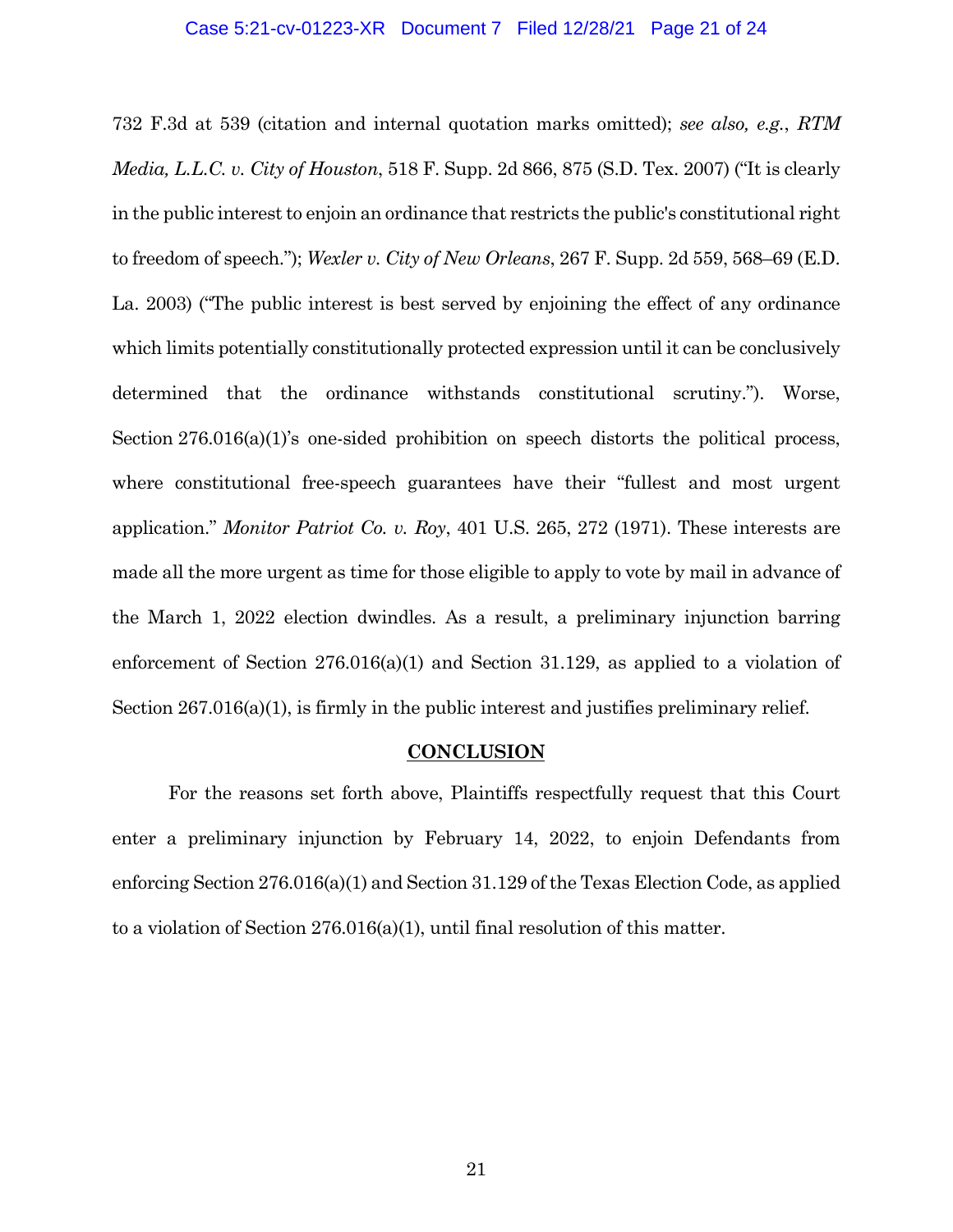Dated: December 28, 2021 Respectfully submitted,

## */s/ Christian D. Menefee /s/ Sean Morales-Doyle*

Christian D. Menefee Harris County Attorney Texas Bar No. 24088049 Christian.Menefee@cao.hctx.net Jonathan Fombonne First Assistant Harris County Attorney Texas Bar No. 24102702 Jonathan.Fombonne@cao.hctx.net Tiffany Bingham^ Managing Counsel Texas Bar No. 24012287 Tiffany.Bingham@cao.hctx.net Sameer S. Birring Assistant County Attorney Texas Bar No. 24087169 Sameer.Birring@cao.hctx.net Christina Beeler^ Assistant County Attorney Texas Bar No. 24096124 Christina.Beeler@cao.hctx.net Susannah Mitcham^ Assistant County Attorney Texas Bar No. 24107219 Susannah.Mitcham@cao.hctx.net OFFICE OF THE HARRIS COUNTY ATTORNEY 1019 Congress Plaza, 15th Floor Houston, Texas 77002 Telephone: (713) 274-5101 Facsimile: (713) 755-8924

*Attorneys for Plaintiff:* ISABEL LONGORIA

\* Application for *pro hac vice* forthcoming ^ Application for admission pending

Sean Morales-Doyle N.Y. Bar No. 5646641; Ill. Bar No. 6293421 (inactive) Andrew B. Garber\* N.Y. Bar No. 5684147 Ethan J. Herenstein\* N.Y. Bar No. 5743034 BRENNAN CENTER FOR JUSTICE AT NYU SCHOOL OF LAW 120 Broadway, Suite 1750 New York, NY 10271 Telephone: (646) 292-8310 Facsimile: (212) 463-7308 sean.morales-doyle@nyu.edu herensteine@nyu.edu andrew.garber@nyu.edu

# */s/ Elizabeth Y. Ryan*

Paul R. Genender Texas State Bar No. 00790758 Elizabeth Y. Ryan Texas State Bar No. 24067758 Matthew Berde\* Texas State Bar No. 24094379 Megan Cloud Texas State Bar No. 24116207 WEIL, GOTSHAL & MANGES LLP 200 Crescent Court, Suite 300 Dallas, Texas 75201 Telephone: (214) 746-8158 Facsimile: (214)746-7777 Liz.Ryan@weil.com Paul.Genender@weil.com Matt.Berde@weil.com Megan.Cloud@weil.com

# -and-

Alexander P. Cohen\* Texas State Bar No. 24109739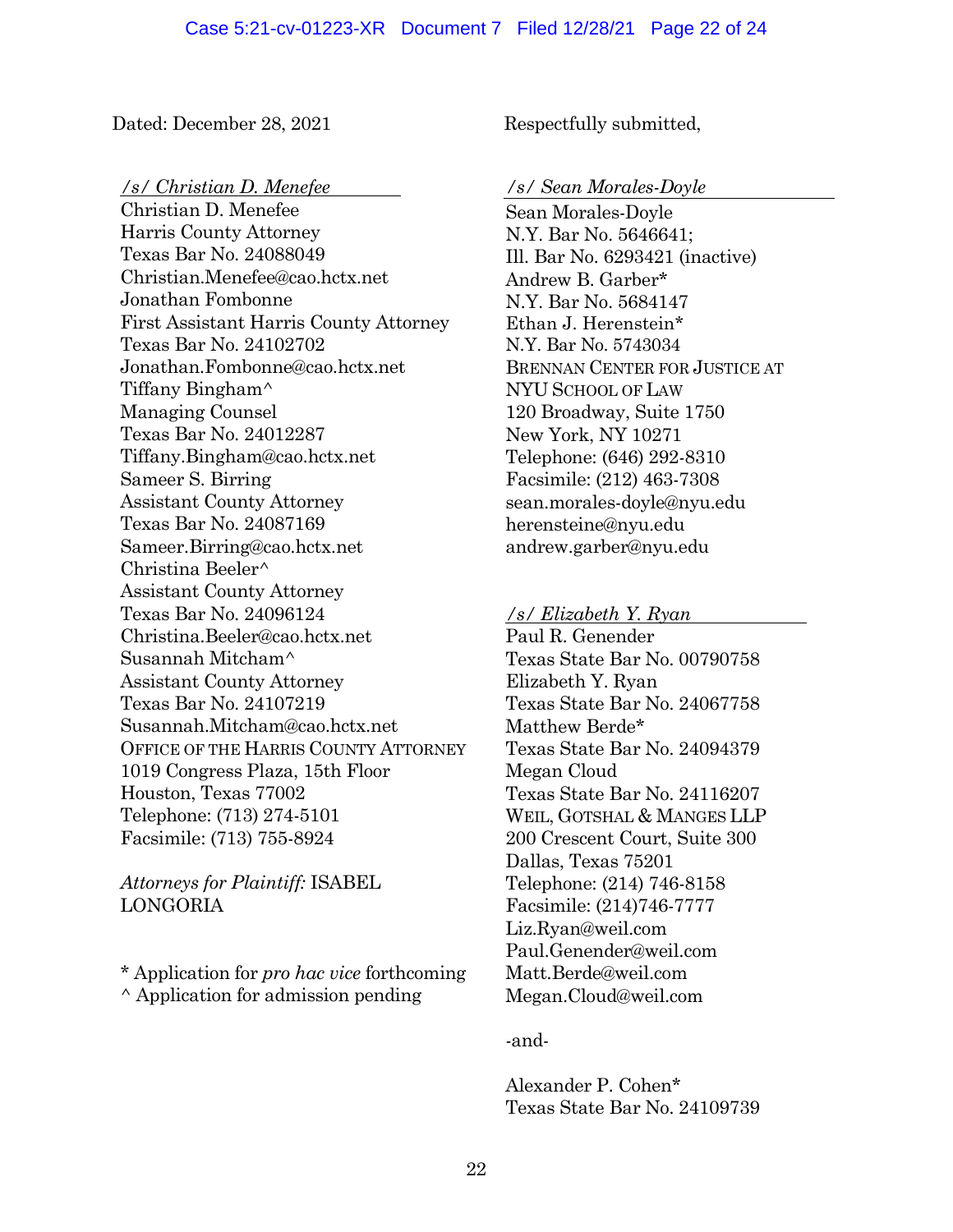WEIL, GOTSHAL & MANGES LLP 767 Fifth Avenue New York, New York 10153 Telephone: (212) 310-8020 Facsimile: (212) 310-8007 Alexander.Cohen@weil.com

*Attorneys for Plaintiffs:* ISABEL LONGORIA and CATHY MORGAN

# **CERTIFICATE OF CONFERENCE**

On December 22, 2021, the undersigned counsel attempted to confer with Defendants' counsel concerning the relief sought in this Opposed Motion for Preliminary Injunction and regarding a proposed modified briefing schedule. The undersigned did not receive a response from counsel for the State or the Williamson County District Attorney on their position regarding the Motion and proposed modified briefing schedule prior to filing this Motion on December 28, 2021. Counsel for the Travis County District Attorney takes no position on the Motion or the proposed modified briefing schedule. The Harris County District Attorney agrees to abate prosecution during the pendency of the lawsuit.

> */s/ Sean Morales-Doyle* Sean Morales-Doyle